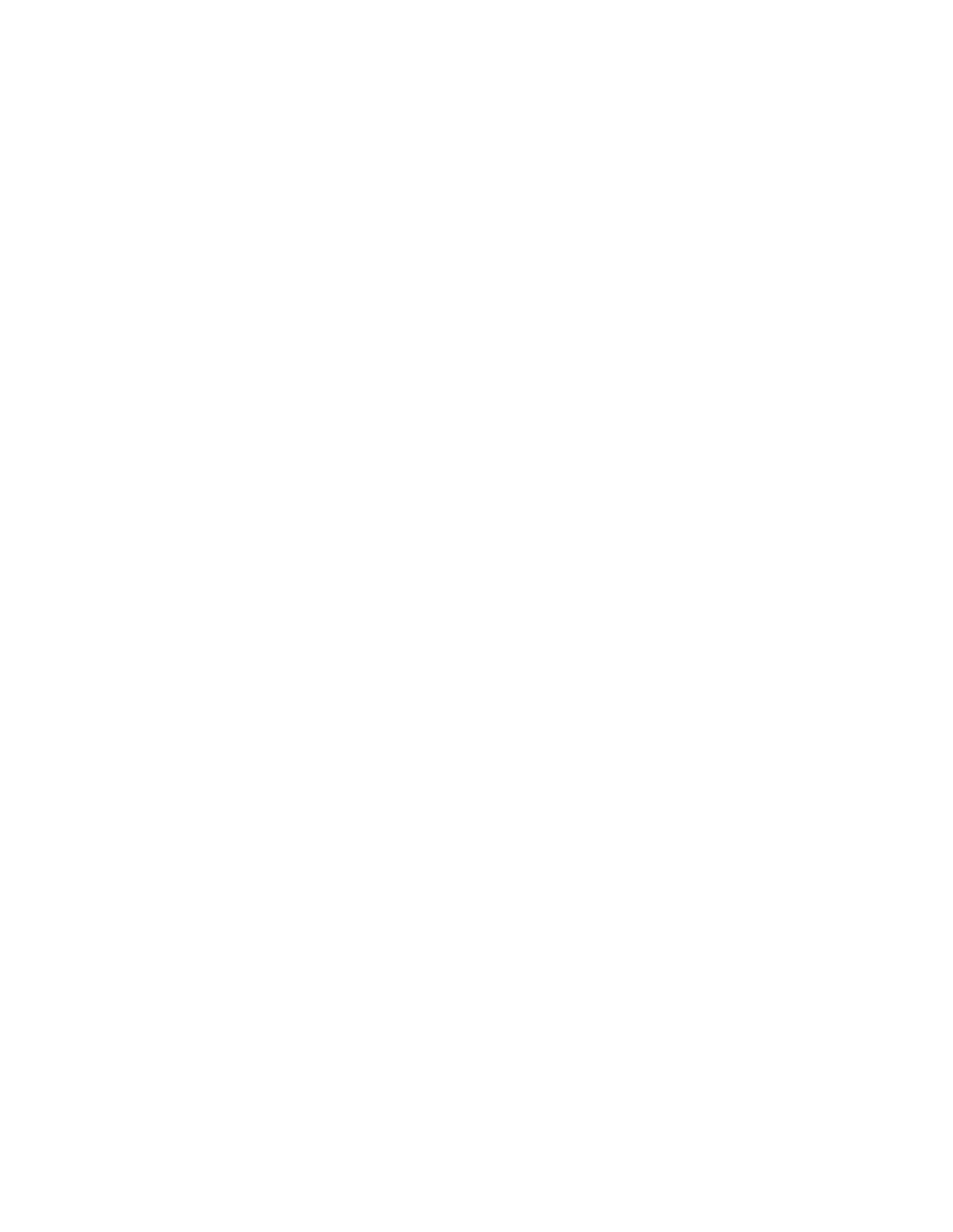

# **Table of Contents**

| E   | <b>PG&amp;E Agricultural and Food Processing Program Response to Non-Confidential</b> |  |  |  |  |
|-----|---------------------------------------------------------------------------------------|--|--|--|--|
|     |                                                                                       |  |  |  |  |
| E.1 |                                                                                       |  |  |  |  |
| E.2 |                                                                                       |  |  |  |  |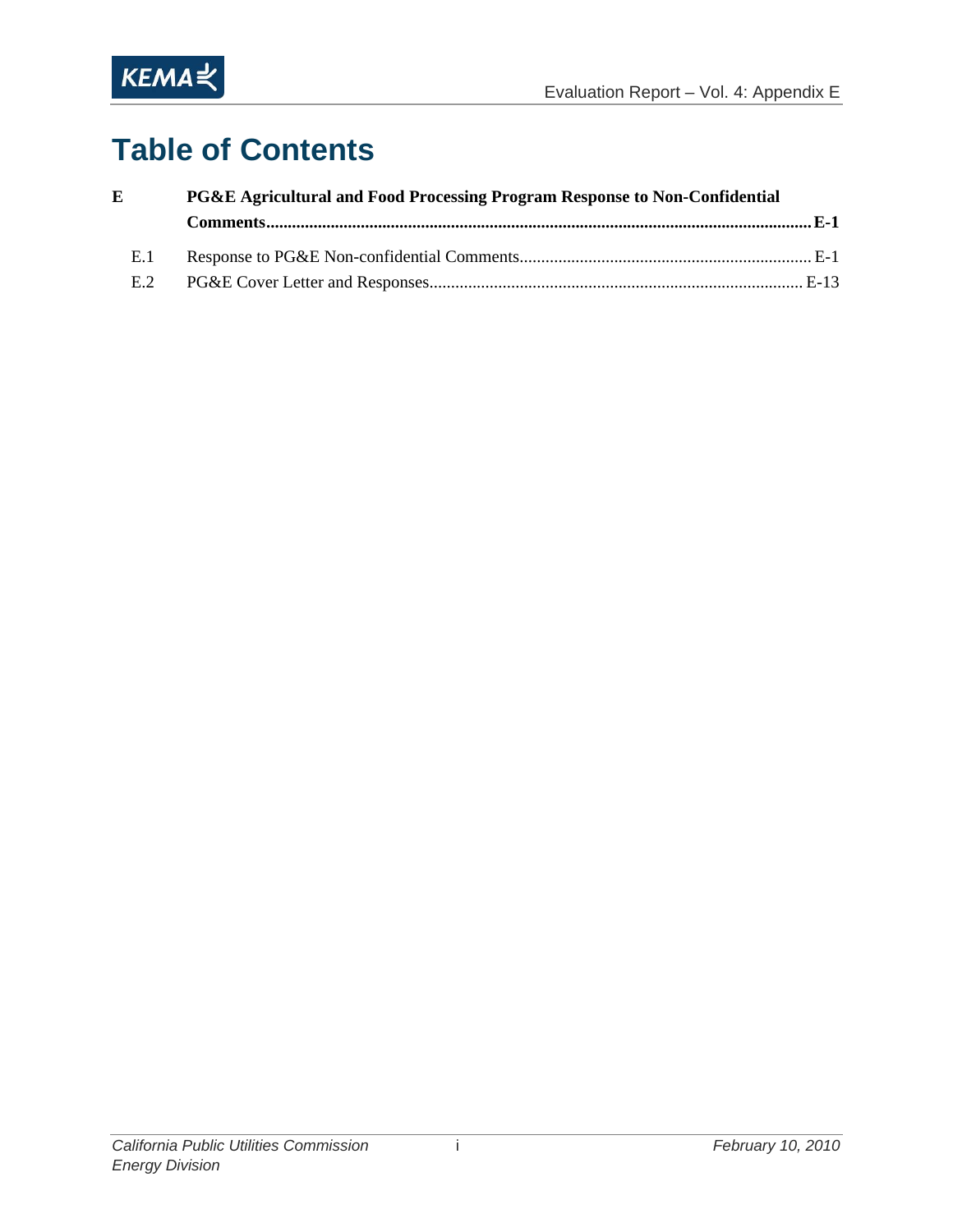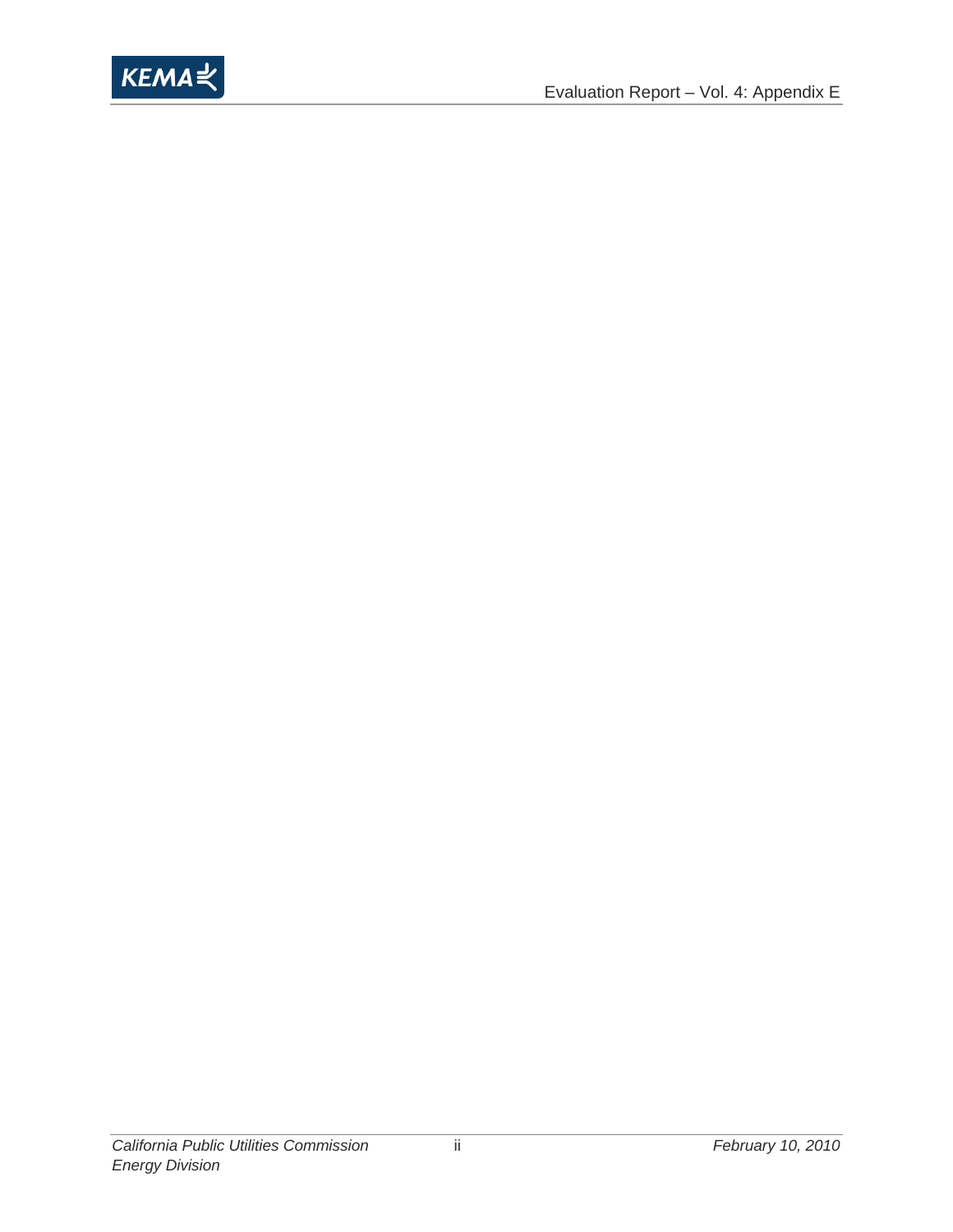<span id="page-4-0"></span>

# **E PG&E Agricultural and Food Processing Program Response to Non-Confidential Comments**

This appendix contains comments on the PG&E Ag-Food evaluation report and the evaluation teams' responses. PG&E was the only entity commenting on the report. This section includes responses to PG&E's non-confidential comments. Note that responses to PG&E's comments that contain confidential customer-specific information will be provided to PG&E under separate cover.

## **E.1 Response to PG&E Non-confidential Comments**

| <b>Date</b> | <b>Author</b>    | <b>Subject</b>                                                                                                                                                                                                                                                                                                                                                                                                                                                                                                                                              | <b>Section/Page Attachment</b>        |                    | <b>Issue</b><br><b>Resolution</b> |  |
|-------------|------------------|-------------------------------------------------------------------------------------------------------------------------------------------------------------------------------------------------------------------------------------------------------------------------------------------------------------------------------------------------------------------------------------------------------------------------------------------------------------------------------------------------------------------------------------------------------------|---------------------------------------|--------------------|-----------------------------------|--|
| 01/11/2010  | PG&E<br>Company  | <b>General</b>                                                                                                                                                                                                                                                                                                                                                                                                                                                                                                                                              | PG&E<br>Cover<br>Letter               | view<br>attachment | <b>Add Note</b>                   |  |
|             |                  | <b>Comment:</b> PG&E's Cover Letter and Public Comments/Questions Addressing the PG&E<br>Agricultural and Food Processing Draft Report.                                                                                                                                                                                                                                                                                                                                                                                                                     |                                       |                    |                                   |  |
|             | <b>Response:</b> | 1. A copy of PG&E's cover letter with responses is provided at the end of this<br>document.                                                                                                                                                                                                                                                                                                                                                                                                                                                                 |                                       |                    |                                   |  |
| 01/11/2010  | PG&E<br>Company  | <b>Site Specific</b>                                                                                                                                                                                                                                                                                                                                                                                                                                                                                                                                        | <b>Site Specific</b><br><b>Report</b> |                    | <b>Add Note</b>                   |  |
|             |                  | that were not publicly-posted by the Energy Division. The comments refer to<br>and discuss the information in the non-public site-specific reports, and also<br>contain confidential, market sensitive, proprietary customer information, which<br>if publicly disclosed could place PG&E's customers at a competitive<br>disadvantage. Therefore, rather than post these comments publicly, PG&E is<br>submitting Attachment B under separate cover to Energy Division pursuant to<br>California Public Utilities Code section 583 and General Order 66-C. |                                       |                    |                                   |  |
|             | <b>Response:</b> | 2. Responses to site-specific comments have been provided to PG&E.                                                                                                                                                                                                                                                                                                                                                                                                                                                                                          |                                       |                    |                                   |  |
| 01/11/2010  | PG&E<br>Company  | Ag                                                                                                                                                                                                                                                                                                                                                                                                                                                                                                                                                          | <b>VIII</b>                           |                    | <b>Add Note</b>                   |  |
|             |                  | <b>Question:</b> Can you clarify how you calculated the relative precision?                                                                                                                                                                                                                                                                                                                                                                                                                                                                                 |                                       |                    |                                   |  |
|             |                  | <b>Answer:</b> 3. Relative precision is calculated as 1.654 times the standard error divided by<br>the mean.                                                                                                                                                                                                                                                                                                                                                                                                                                                |                                       |                    |                                   |  |
| 01/11/2010  | PG&E<br>Company  | <b>NTGR</b>                                                                                                                                                                                                                                                                                                                                                                                                                                                                                                                                                 | ix                                    |                    | <b>Add Note</b>                   |  |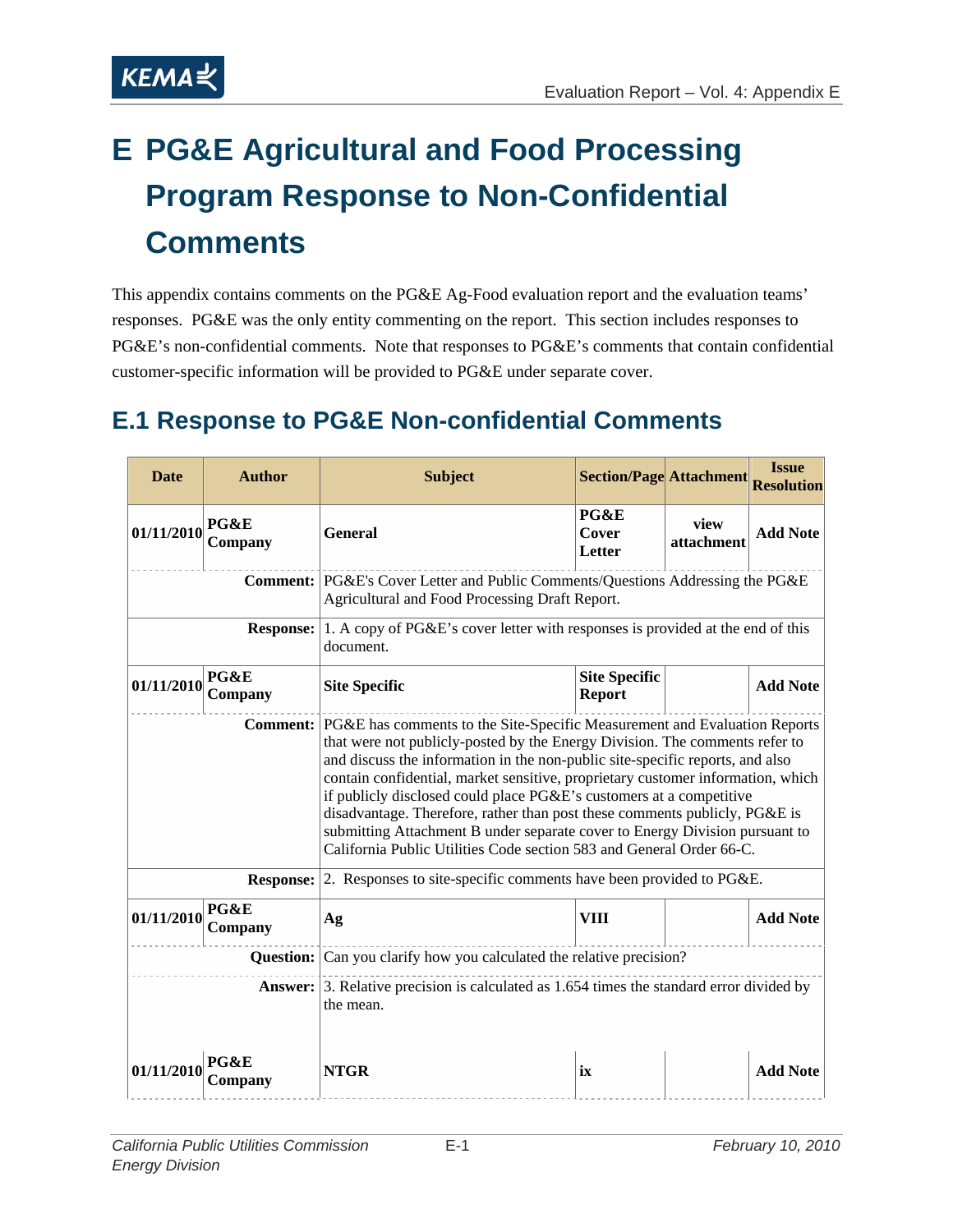

| <b>Date</b> | <b>Author</b>   | <b>Subject</b>                                                                                                                                                                                                                                                                                                                                                                                                                                                                                                                              | <b>Section/Page Attachment</b> |  | <b>Issue</b><br><b>Resolution</b> |  |
|-------------|-----------------|---------------------------------------------------------------------------------------------------------------------------------------------------------------------------------------------------------------------------------------------------------------------------------------------------------------------------------------------------------------------------------------------------------------------------------------------------------------------------------------------------------------------------------------------|--------------------------------|--|-----------------------------------|--|
|             |                 | <b>Question:</b> Table $2\&3$ - NTGR for kWh same as for gas; Did you simply apply the NTGR<br>for gas? In these projects no kWh had been claimed; is it ok to apply gas<br>NTGR?                                                                                                                                                                                                                                                                                                                                                           |                                |  |                                   |  |
| Answer:     |                 | 4. The gas-savings weighted NTGR was applied to the kWh savings. The gas-<br>weighted NTGR provides the best estimate of the likelihood that the program<br>caused the impact.                                                                                                                                                                                                                                                                                                                                                              |                                |  |                                   |  |
| 01/11/2010  | PG&E<br>Company | <b>General</b>                                                                                                                                                                                                                                                                                                                                                                                                                                                                                                                              | 1                              |  | <b>Add Note</b>                   |  |
|             |                 | <b>Question:</b> Who are ERS Inc and Robert Thomas Brown Co? What part of the evaluation<br>did they do?                                                                                                                                                                                                                                                                                                                                                                                                                                    |                                |  |                                   |  |
|             |                 | <b>Answer:</b> 5. ERS is an engineering firm. Robert Thomas Brown Co. is Disabled Veteran<br>Business Enterprise with expertise in market research, feasibility and impact<br>studies, and training and development. ERS conducted site work and<br>engineering analysis. Robert Thomas Brown Co. conducted site work.                                                                                                                                                                                                                      |                                |  |                                   |  |
| 01/11/2010  | PG&E<br>Company | <b>Data collection timeframe</b>                                                                                                                                                                                                                                                                                                                                                                                                                                                                                                            | 1                              |  | <b>Add Note</b>                   |  |
|             |                 | Question: The evaluators claim the evaluated program was for entire 2006-08 period.<br>However, in other parts the evaluators talk about having done the on-site<br>assessments during a very short time period. Can you provide details on how<br>you sampled sites from each year to develop a representative sample? Please<br>explain what measures were taken to ensure that the final sampling (which in<br>some cases resulted in less than desired participation rates) is representative of<br>the entire 2006-08 participant mix? |                                |  |                                   |  |
|             |                 | <b>Answer:</b> 6. A stratified ratio estimation approach was used for the sample design. This<br>approach was applied to all the projects in the 2006-08 period without regard to<br>year. Projects were spread across the years in a random fashion.                                                                                                                                                                                                                                                                                       |                                |  |                                   |  |
| 01/11/2010  | PG&E<br>Company | <b>Hourly profiles</b>                                                                                                                                                                                                                                                                                                                                                                                                                                                                                                                      | 1                              |  | <b>Add Note</b>                   |  |
|             |                 | <b>Question:</b> Can you provide more detail to support the validity of your hourly profiles and<br>the modeling of these? You calibrated to a very small group of sites and short-<br>term metered data.                                                                                                                                                                                                                                                                                                                                   |                                |  |                                   |  |
| Answer:     |                 | 7. Documentation was provided as part of the evaluation report. In addition, we<br>responded to all PG&E data requests that were submitted subsequent to filing<br>of the draft report.                                                                                                                                                                                                                                                                                                                                                     |                                |  |                                   |  |
| 01/11/2010  | PG&E<br>Company | Peak demand and spillover<br>calculations                                                                                                                                                                                                                                                                                                                                                                                                                                                                                                   | 1 & 3                          |  | <b>Add Note</b>                   |  |
|             |                 | <b>Question:</b> How did you define peak demand effects? Over what time period? You also say<br>you did this for spillover, yet we do not see any calculations or documentation<br>on how spillover was determined and applied. Was this the only spillover you                                                                                                                                                                                                                                                                             |                                |  |                                   |  |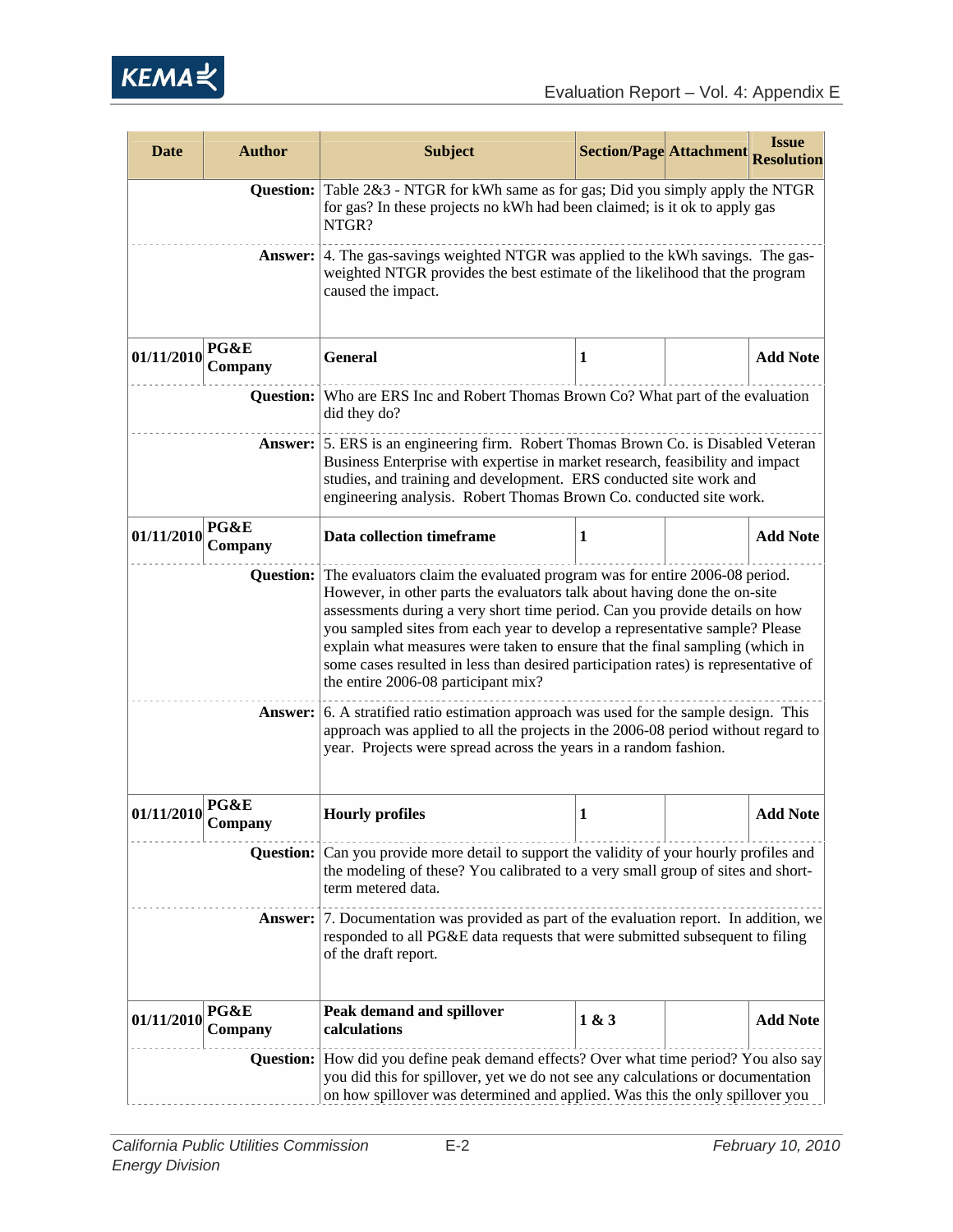



| <b>Date</b> | <b>Author</b>   | <b>Subject</b>                                                                                                                                                                                                                                                                                                                                                                                                                                                                                                                                                                                                                      | <b>Section/Page Attachment</b> |  | <b>Issue</b><br><b>Resolution</b> |  |
|-------------|-----------------|-------------------------------------------------------------------------------------------------------------------------------------------------------------------------------------------------------------------------------------------------------------------------------------------------------------------------------------------------------------------------------------------------------------------------------------------------------------------------------------------------------------------------------------------------------------------------------------------------------------------------------------|--------------------------------|--|-----------------------------------|--|
|             |                 | found for kWh, or kW that occurred in greenhouse HIMs gas projects? Where<br>are these spillover savings shown? Only in the site reports? Why not in an<br>overall table?                                                                                                                                                                                                                                                                                                                                                                                                                                                           |                                |  |                                   |  |
|             |                 | Answer: 8. The definition of peak was determined through CPUC policy. See D. 06-06-<br>063, OP 1: "Until further notice of this Commission, the definition of peak<br>kilowatt (kW) contained in the 2005 Database for Energy Efficient Resources<br>(DEER) shall be used for the purpose of verifying energy efficiency program<br>and portfolio performance. As discussed in this decision, DEER defines peak<br>demand as the average grid level impact for a measure between 2 p.m. and 5<br>p.m. during the three consecutive weekday period containing the weekday<br>temperature with the hottest temperature of the year. " |                                |  |                                   |  |
|             |                 | Spillover was reviewed but not directly analyzed in the evaluation. ED policy<br>is to not count spillover in 2006-2008 (See Finding of Fact 27 of D. 05-04-051).                                                                                                                                                                                                                                                                                                                                                                                                                                                                   |                                |  |                                   |  |
|             |                 | Omitted savings, such as the kWh savings for greenhouse projects, were<br>addressed. Omitted savings are savings for program projects that were not<br>acknowledged in the ex-ante analysis.                                                                                                                                                                                                                                                                                                                                                                                                                                        |                                |  |                                   |  |
| 01/11/2010  | PG&E<br>Company | Impact of economic recession on<br>results                                                                                                                                                                                                                                                                                                                                                                                                                                                                                                                                                                                          | 3                              |  | <b>Add Note</b>                   |  |
|             |                 | <b>Question:</b> You acknowledge sensitivity of results to "volume of production or facility<br>utilization". Given that we're living a deep recession--how big was this effect?<br>How did you assume it to play out over time for your lifecycle savings<br>estimates? How did you estimate pre 2008 conditions for determining 2006-07<br>savings?                                                                                                                                                                                                                                                                               |                                |  |                                   |  |
|             |                 | <b>Answer:</b> 9. KEMA did not calculate the effects of production changes. Energy Division<br>determined that economic conditions would not be taken into account in<br>estimating savings in the 2006-2008 evaluation, as has been standard practice in<br>energy efficiency evaluations in California. [See the document titled Non-<br>Adjustment of Evaluation Results for Economic Conditions in 2006-2008<br><i>Energy Efficiency Evaluation, which is posted separately as "Economic</i><br>Conditions Paper"].                                                                                                             |                                |  |                                   |  |
|             |                 | The evaluators utilized current production levels and made no assumptions<br>about how they would change over time. Pre-2008 conditions were estimated<br>on a project-by-project basis as needed; see site reports.                                                                                                                                                                                                                                                                                                                                                                                                                |                                |  |                                   |  |
| 01/11/2010  | PG&E<br>Company | <b>Study assumptions</b>                                                                                                                                                                                                                                                                                                                                                                                                                                                                                                                                                                                                            | 3                              |  | <b>Add Note</b>                   |  |
|             |                 | Question: Can the details for which EEMs interval data were collected, as well as other<br>key assumptions in the calculations be found in the report appendices? If so,<br>where?                                                                                                                                                                                                                                                                                                                                                                                                                                                  |                                |  |                                   |  |
|             | Answer:         | 10. Documentation is provided in Appendices C and D. Additional information<br>was provided to PG&E in response to data requests.                                                                                                                                                                                                                                                                                                                                                                                                                                                                                                   |                                |  |                                   |  |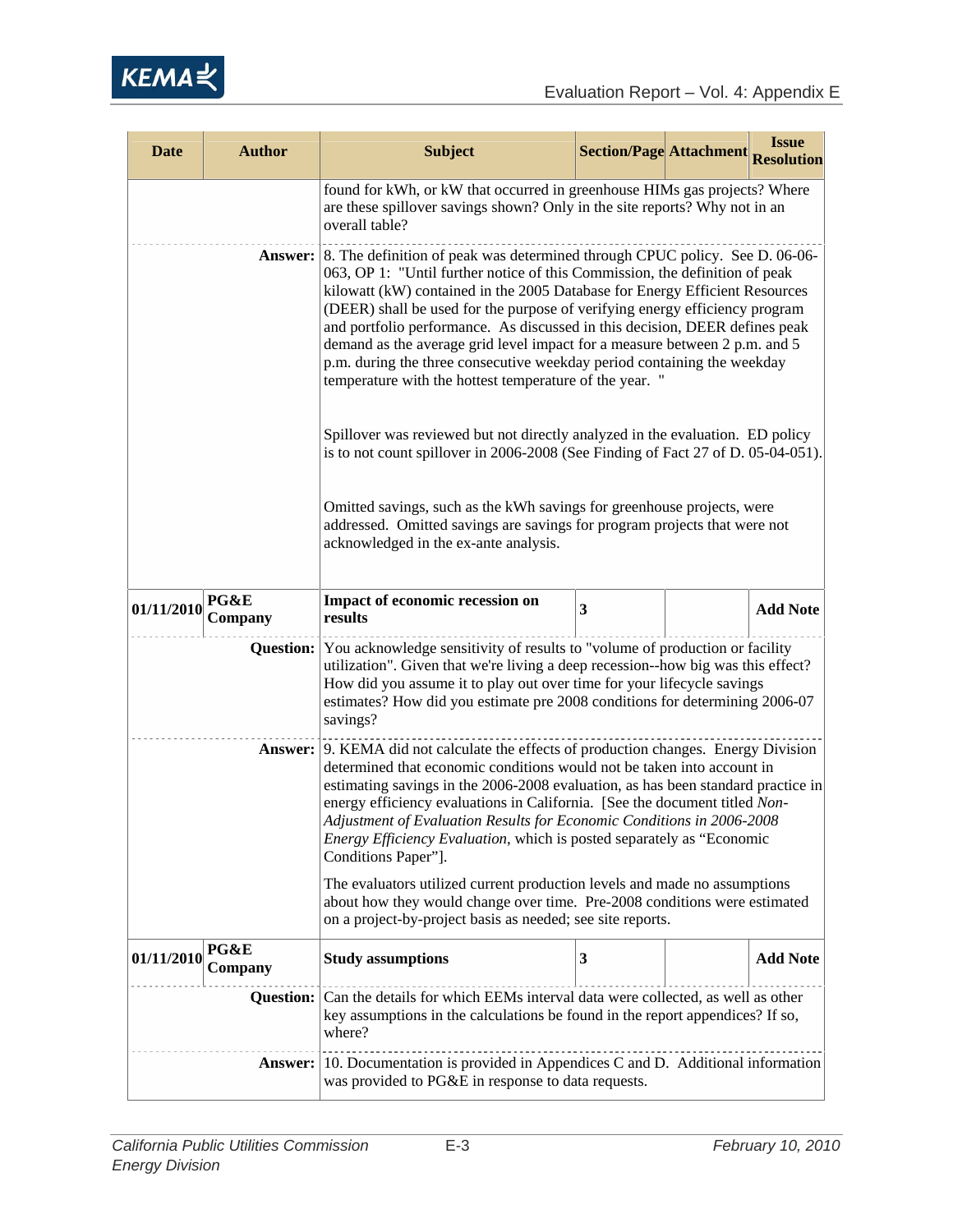

| <b>Date</b> | <b>Author</b>   | <b>Subject</b>                                                                                                                                                                                                                                                                                                                                                                                                                        | <b>Section/Page Attachment</b> |  | <b>Issue</b><br><b>Resolution</b> |  |
|-------------|-----------------|---------------------------------------------------------------------------------------------------------------------------------------------------------------------------------------------------------------------------------------------------------------------------------------------------------------------------------------------------------------------------------------------------------------------------------------|--------------------------------|--|-----------------------------------|--|
| 01/11/2010  | PG&E<br>Company | Projects with no savings                                                                                                                                                                                                                                                                                                                                                                                                              | 13                             |  | <b>Add Note</b>                   |  |
|             |                 | <b>Question:</b> Table 8 includes "projects with no savings." Please explain why there were no<br>savings for these. You say these were pump retrofit application assistance in all<br>but 2 instances.                                                                                                                                                                                                                               |                                |  |                                   |  |
|             |                 | <b>Answer:</b> 11. There are no savings because the PG&E tracking system contained entries<br>with zero savings.                                                                                                                                                                                                                                                                                                                      |                                |  |                                   |  |
| 01/11/2010  | PG&E<br>Company | <b>Table values verification</b>                                                                                                                                                                                                                                                                                                                                                                                                      | 13                             |  | <b>Add Note</b>                   |  |
|             |                 | <b>Question:</b> Are the overall values in Table 8 correct? Is there some reason why there are<br>not column sums?                                                                                                                                                                                                                                                                                                                    |                                |  |                                   |  |
|             |                 | <b>Answer:</b> 12. Values are correct. Rows are not mutually exclusive so they cannot be<br>summed.                                                                                                                                                                                                                                                                                                                                   |                                |  |                                   |  |
| 01/11/2010  | PG&E<br>Company | <b>Small commercial verification</b>                                                                                                                                                                                                                                                                                                                                                                                                  | 21                             |  | <b>Add Note</b>                   |  |
|             |                 | Question: Why have Small Commercial Verification of Ag/FP sites? Can we get a<br>disposition of what programs were evaluated, where, and how were the sites<br>distributed across the various evaluation efforts? What did you use when the<br>Small Commercial Verification report findings differed from the on-sites?                                                                                                              |                                |  |                                   |  |
|             |                 | Answer: 13. The Small Commercial evaluation did verification surveys on a number of<br>greenhouse HIM sites before they were assigned to the Ag-Food evaluation.<br>When the Ag-Food evaluation was assigned the greenhouse HIMs, we utilized<br>these survey data in addition to follow-up telephone data to analyze some of the<br>greenhouse projects, instead of conducting additional on-site surveys of the<br>same facilities. |                                |  |                                   |  |
| 01/11/2010  | PG&E<br>Company | No-response                                                                                                                                                                                                                                                                                                                                                                                                                           | 23                             |  | <b>Add Note</b>                   |  |
|             |                 | <b>Question:</b> How often did evaluators encounter resistance from customers to visit their<br>sites? Do you have recommendations to minimize non-response in future<br>evaluations?                                                                                                                                                                                                                                                 |                                |  |                                   |  |
|             |                 | <b>Answer:</b> 14. We encountered resistance at a number of sites, but we were able to visit all<br>but three of these sites. In some cases we enlisted utility assistance to gain<br>access to sites, and continued cooperation between the utility and the evaluator<br>is recommended to minimize non-response.                                                                                                                    |                                |  |                                   |  |
| 01/11/2010  | PG&E<br>Company | <b>Case weights</b>                                                                                                                                                                                                                                                                                                                                                                                                                   | 29                             |  | <b>Add Note</b>                   |  |
|             |                 | Question: Tables 15 and 16 provide case weights for the HIMs. Please provide case<br>weights for the sites sampled for the PG&E A&FP evaluation. Because the<br>samples for the gross impact and NTG analysis are different, please provide<br>case weights for both analyses.                                                                                                                                                        |                                |  |                                   |  |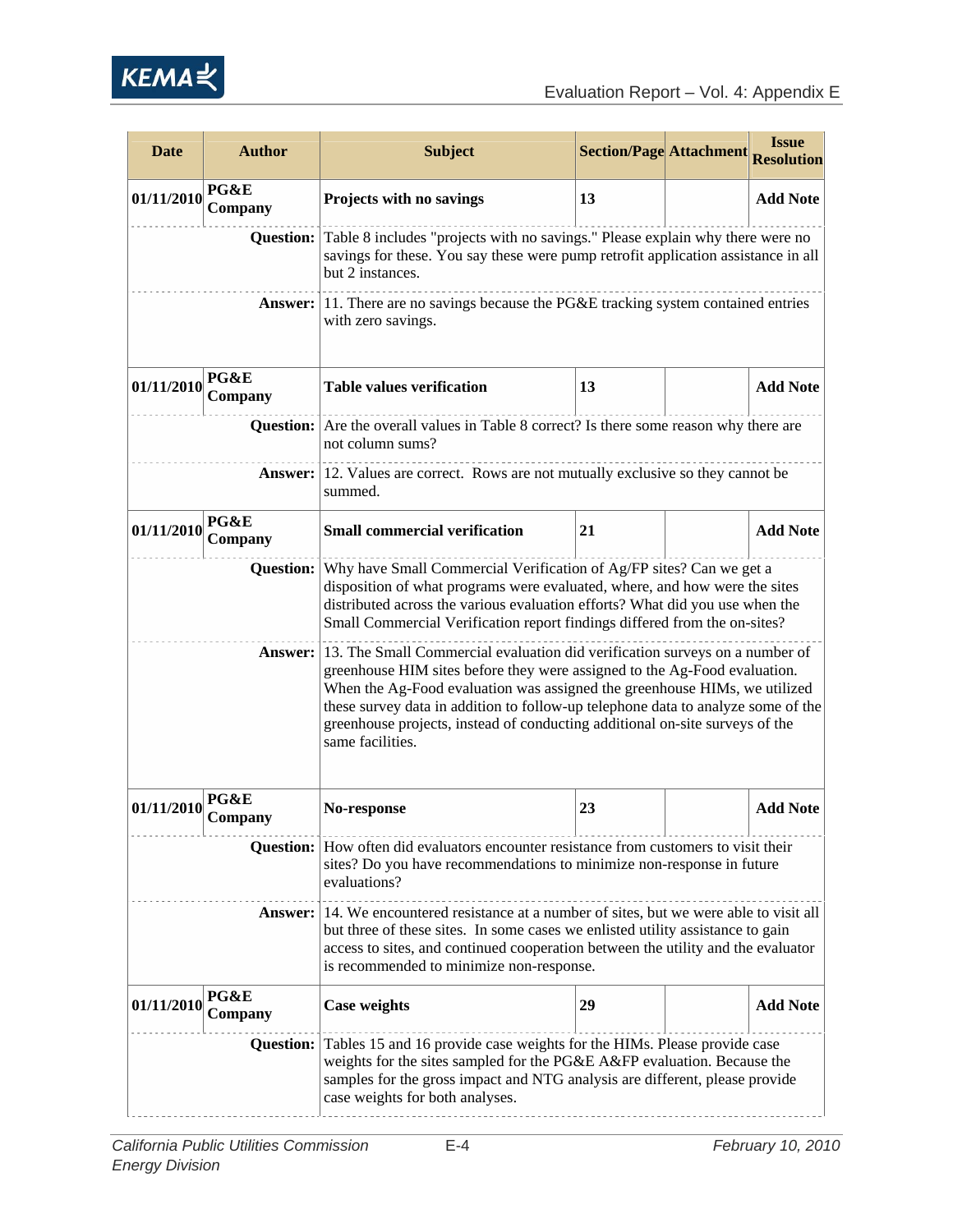

| <b>Date</b>                                                                                                                                                                                                                                                                                                                                                                                                                                                                       | <b>Author</b>   | <b>Subject</b>                                                                                                                                                                                                                                                                                                                                                                                                                                                                                                                           | <b>Section/Page Attachment</b> |  | <b>Issue</b><br><b>Resolution</b> |  |
|-----------------------------------------------------------------------------------------------------------------------------------------------------------------------------------------------------------------------------------------------------------------------------------------------------------------------------------------------------------------------------------------------------------------------------------------------------------------------------------|-----------------|------------------------------------------------------------------------------------------------------------------------------------------------------------------------------------------------------------------------------------------------------------------------------------------------------------------------------------------------------------------------------------------------------------------------------------------------------------------------------------------------------------------------------------------|--------------------------------|--|-----------------------------------|--|
|                                                                                                                                                                                                                                                                                                                                                                                                                                                                                   | <b>Answer:</b>  | 15. See Tables 17 and 18 in the Evaluation Report for the Ag-Food weights.<br>The NTG analysis did not rely on case weights; energy savings were used as<br>weights.                                                                                                                                                                                                                                                                                                                                                                     |                                |  |                                   |  |
| 01/11/2010                                                                                                                                                                                                                                                                                                                                                                                                                                                                        | PG&E<br>Company | <b>Sensitivity analyses</b>                                                                                                                                                                                                                                                                                                                                                                                                                                                                                                              | 31                             |  | <b>Add Note</b>                   |  |
|                                                                                                                                                                                                                                                                                                                                                                                                                                                                                   |                 | Question:   Did the evaluator conduct sensitivity analyses for other "gamma" values?                                                                                                                                                                                                                                                                                                                                                                                                                                                     |                                |  |                                   |  |
|                                                                                                                                                                                                                                                                                                                                                                                                                                                                                   |                 | <b>Answer:</b> 16. No sensitivity analyses for other "gamma" values were conducted.                                                                                                                                                                                                                                                                                                                                                                                                                                                      |                                |  |                                   |  |
| 01/11/2010                                                                                                                                                                                                                                                                                                                                                                                                                                                                        | PG&E<br>Company | <b>Greenhouse Heat Curtain and</b><br><b>Infrared Film Measures</b>                                                                                                                                                                                                                                                                                                                                                                                                                                                                      | 2.3/31                         |  | <b>Add Note</b>                   |  |
|                                                                                                                                                                                                                                                                                                                                                                                                                                                                                   |                 | <b>Question:</b> The report states, "[w]e did not achieve our desired sample sizes for the NTG<br>surveys because of implementation logistics, mostly related to customers not<br>responding to repeated calls." please provide responses to individual phone<br>surveys that were conducted and responses for both the completed and the<br>incomplete interviews.                                                                                                                                                                      |                                |  |                                   |  |
|                                                                                                                                                                                                                                                                                                                                                                                                                                                                                   | Answer:         | 17. KEMA provided PG&E with all available NTG survey results as a response<br>to a PG&E data request.                                                                                                                                                                                                                                                                                                                                                                                                                                    |                                |  |                                   |  |
| 01/11/2010                                                                                                                                                                                                                                                                                                                                                                                                                                                                        | PG&E<br>Company | <b>Sample Sizes</b>                                                                                                                                                                                                                                                                                                                                                                                                                                                                                                                      | 2.3/31                         |  | <b>Add Note</b>                   |  |
|                                                                                                                                                                                                                                                                                                                                                                                                                                                                                   |                 | <b>Question:</b> The gross realized savings analysis for heat curtains and infrared film are based<br>on the use of a calibrated version of eQuest. The report indicates that only six<br>sites were used to develop calibration factors. Why were so few sites used?<br>How accurate were the un-calibrated simulations, and how severely were they<br>calibrated? Given that simulation results can be calibrated using a variety of<br>such factors, how were specific calibration factors determined?                                |                                |  |                                   |  |
|                                                                                                                                                                                                                                                                                                                                                                                                                                                                                   | <b>Answer:</b>  | 18. Evaluators would have liked to calibrate to more than 6 sites, but were<br>limited by time-of-year and resources. The accuracy of the un-calibrated<br>simulations is not known; they were calibrated such that all relevant site-<br>specific data that was collected during site visits was input into the simulation.<br>Calibration factors were determined through an iterative process that included<br>review of previous greenhouse analysis efforts and a differential sensitivity<br>analysis on a pilot greenhouse model. |                                |  |                                   |  |
| 01/11/2010                                                                                                                                                                                                                                                                                                                                                                                                                                                                        | PG&E<br>Company | <b>Sample Sizes</b>                                                                                                                                                                                                                                                                                                                                                                                                                                                                                                                      | 32                             |  | <b>Add Note</b>                   |  |
| Question: Table 21 - Only 5 of the 10 NTG surveys were completed amongst the largest<br>stratum customers. What percent of total savings did these 5 surveys represent?<br>How did that affect the reliability of the NTG for that stratum? For gas (table<br>22), the percentage of completed surveys was also very low for the 2 middle<br>stratum (3 out of 18 completes). What was the impact there? Please provide<br>stratum-specific results for these small sample sizes. |                 |                                                                                                                                                                                                                                                                                                                                                                                                                                                                                                                                          |                                |  |                                   |  |
|                                                                                                                                                                                                                                                                                                                                                                                                                                                                                   | <b>Answer:</b>  | 19. This information can be found in the evaluation report, in addition to data                                                                                                                                                                                                                                                                                                                                                                                                                                                          |                                |  |                                   |  |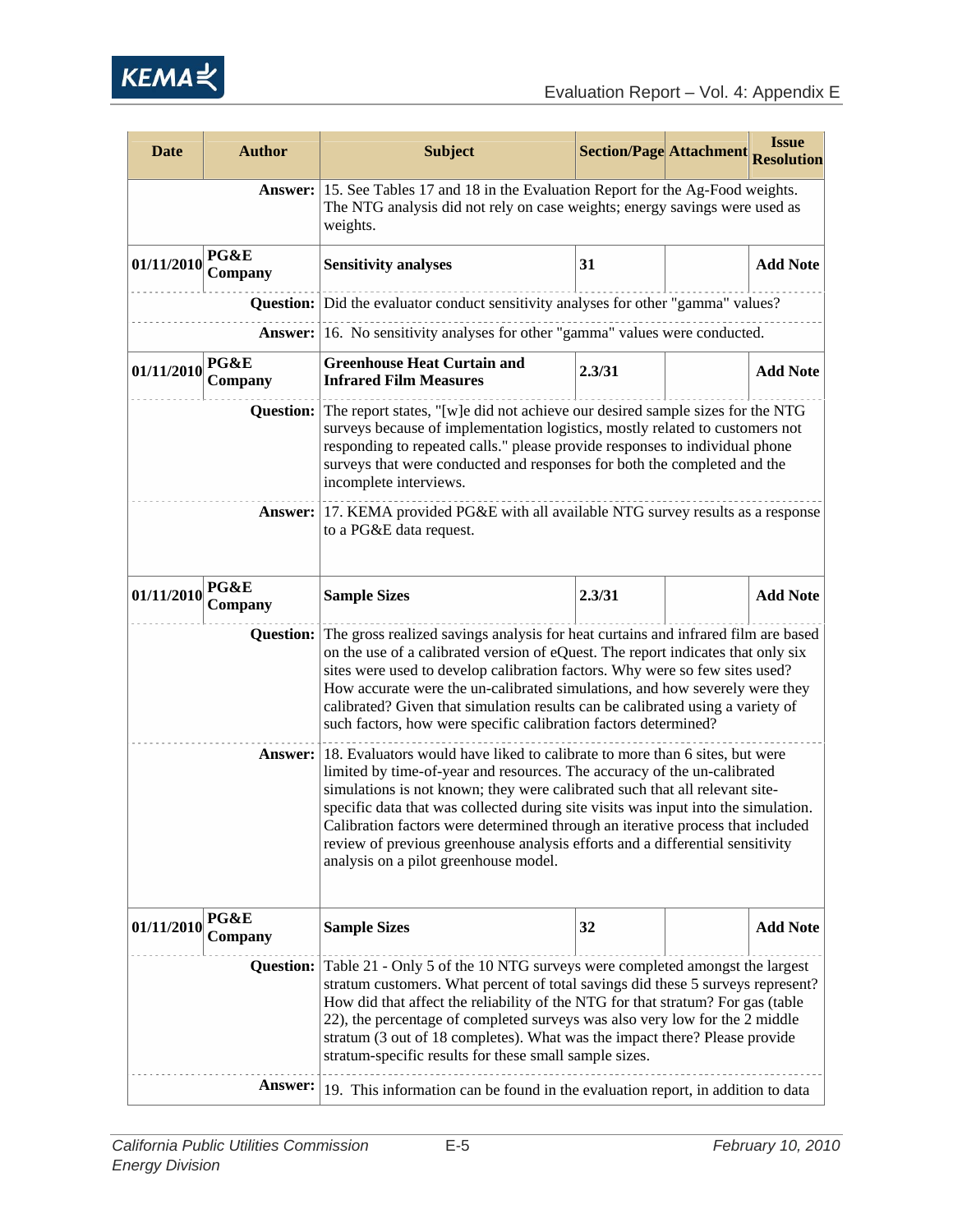

| <b>Date</b> | <b>Author</b>   | <b>Subject</b>                                                                                                                                                                                                                                                                                                                                                                                                                                                                                                                                                                                                                                                                                                                                                                                                                                                                                                                                                                                                                         | <b>Section/Page Attachment</b> |  | <b>Issue</b><br><b>Resolution</b> |  |
|-------------|-----------------|----------------------------------------------------------------------------------------------------------------------------------------------------------------------------------------------------------------------------------------------------------------------------------------------------------------------------------------------------------------------------------------------------------------------------------------------------------------------------------------------------------------------------------------------------------------------------------------------------------------------------------------------------------------------------------------------------------------------------------------------------------------------------------------------------------------------------------------------------------------------------------------------------------------------------------------------------------------------------------------------------------------------------------------|--------------------------------|--|-----------------------------------|--|
|             |                 | responses provided to PG&E.                                                                                                                                                                                                                                                                                                                                                                                                                                                                                                                                                                                                                                                                                                                                                                                                                                                                                                                                                                                                            |                                |  |                                   |  |
| 01/11/2010  | PG&E<br>Company | Nonresponse bias                                                                                                                                                                                                                                                                                                                                                                                                                                                                                                                                                                                                                                                                                                                                                                                                                                                                                                                                                                                                                       | 32                             |  | <b>Add Note</b>                   |  |
|             |                 | <b>Question:</b> Tables 20 through 22 indicate significant non-response for the NTG surveys for<br>infrared film and the PG&E Agricultural and Food Processing Program<br>(A&FP). What accounts for this non-response, and was any analysis of<br>potential non-response bias undertaken?                                                                                                                                                                                                                                                                                                                                                                                                                                                                                                                                                                                                                                                                                                                                              |                                |  |                                   |  |
|             |                 | <b>Answer:</b> 20. Non-response was the result of not being able to reach some customers<br>within the survey time frame and some customers refusing to complete surveys.<br>KEMA did not analyze non-response bias.                                                                                                                                                                                                                                                                                                                                                                                                                                                                                                                                                                                                                                                                                                                                                                                                                   |                                |  |                                   |  |
| 01/11/2010  | PG&E<br>Company | <b>SRA-based NTG analyses</b>                                                                                                                                                                                                                                                                                                                                                                                                                                                                                                                                                                                                                                                                                                                                                                                                                                                                                                                                                                                                          | 2.3.2 pg 32                    |  | <b>Add Note</b>                   |  |
|             |                 | <b>Comment:</b> Having common decision rules, though it helps deal with inter-reviewer biases,<br>can nevertheless also lead to bias in the results of SRA-based NTG analysis.<br>Did you consider other information or triangulation with other methodologies<br>and/or scoring rules to check on this potential bias?                                                                                                                                                                                                                                                                                                                                                                                                                                                                                                                                                                                                                                                                                                                |                                |  |                                   |  |
|             |                 | <b>Response:</b> 21 The methodology calls for integration of results from multiple data sources<br>in the final NTGR. These sources can include: any of the following: Account<br>Representative Interview,; Utility Program Manager/Staff Interview,; Utility<br>Technical Contractor Interview; Third party Program Manager Interview;<br>Evaluation Engineer Interview,;Gross Impact Site Plan/Analysis Review;<br>Corporate Green/Environmental Policy Review (if mentioned as important);<br>Corporate Standard Practice Review (if mentioned as important); Industry<br>Standard Practice Review (if mentioned as important); Corporate payback<br>review (if mentioned as important); Review relevant codes and standards,<br>including regulatory requirements,; Review industry publications, websites,<br>reports such as the Commercial Energy Use Survey, historical purchase data of<br>specific measures etc. KEMA applied the CPUC approved NTG method and<br>such data integration was performed in some of the cases. |                                |  |                                   |  |
| 01/11/2010  | PG&E<br>Company | NTG self-report battery                                                                                                                                                                                                                                                                                                                                                                                                                                                                                                                                                                                                                                                                                                                                                                                                                                                                                                                                                                                                                | 33                             |  | <b>Add Note</b>                   |  |
|             |                 | Question: The surveys used 0-10 scores for 3 batteries of questions, yet people can't<br>distinguish between an 8 and a 10, and tend to shy away from a 10. How did<br>you account for this when getting an overall score?                                                                                                                                                                                                                                                                                                                                                                                                                                                                                                                                                                                                                                                                                                                                                                                                             |                                |  |                                   |  |
|             |                 | <b>Answer:</b> 22. The evaluators disagree with the assertion that people cannot distinguish<br>between an 8 and a 10. In the responses provided, interviewees were clearly<br>able to distinguish between all 11 points on the $0$ -to-10 point continuum.<br>Responses provided were very diverse and did not tend toward a central point<br>(e.g., 5) or to the 2 extremes, as might be suggested by this question.                                                                                                                                                                                                                                                                                                                                                                                                                                                                                                                                                                                                                 |                                |  |                                   |  |
| 01/11/2010  | PG&E<br>Company | NTG self-report battery                                                                                                                                                                                                                                                                                                                                                                                                                                                                                                                                                                                                                                                                                                                                                                                                                                                                                                                                                                                                                | 35                             |  | <b>Add Note</b>                   |  |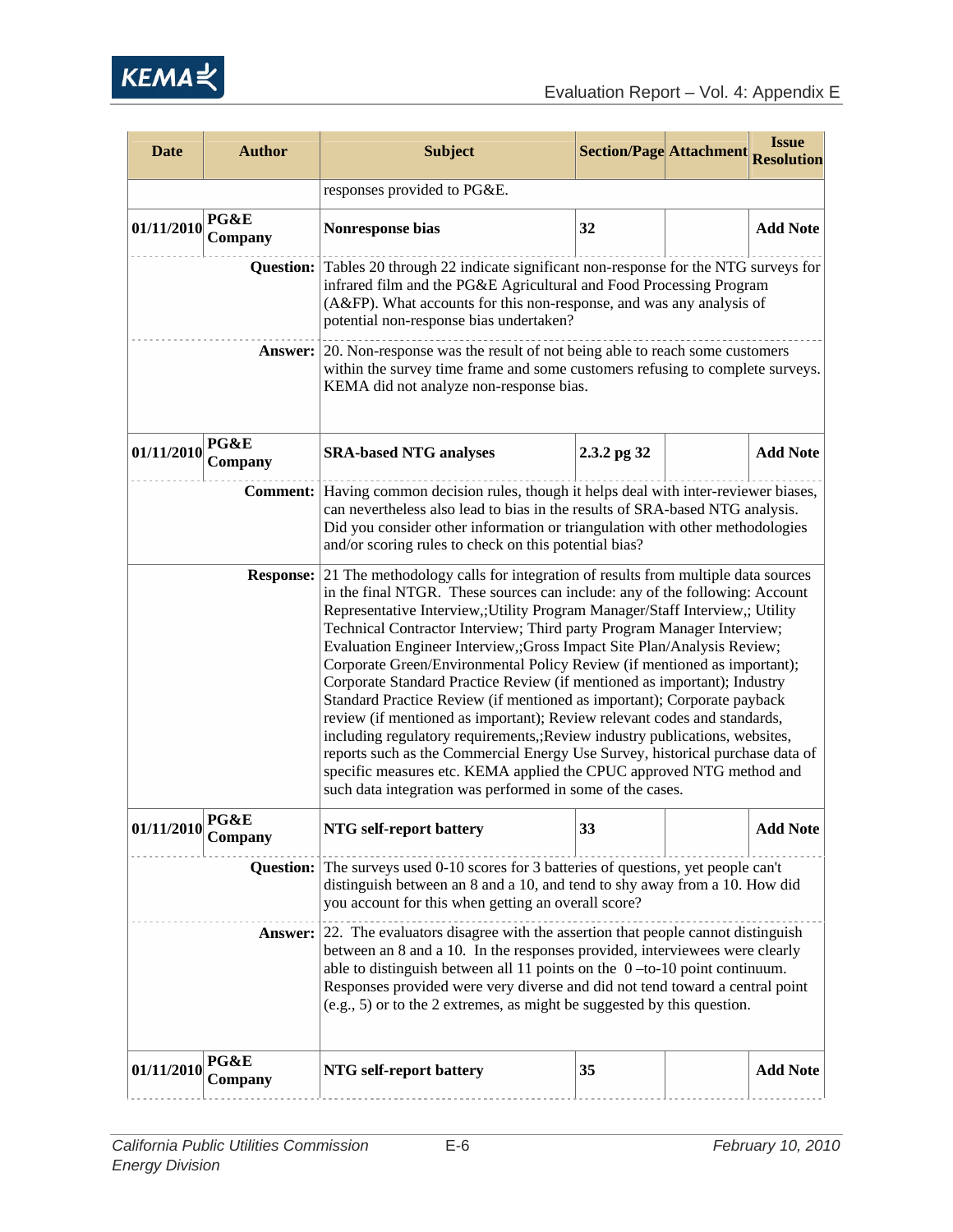



| <b>Date</b>                                                                                                                                                                                                                                                                                                                                                                                                                                                                                                                                                                                                                                  | <b>Author</b>   | <b>Subject</b>                                                                                                                                                                                                                                                                                                                                                                                                                                                                                                                                                                           | <b>Section/Page Attachment</b> |  | <b>Issue</b><br><b>Resolution</b> |  |
|----------------------------------------------------------------------------------------------------------------------------------------------------------------------------------------------------------------------------------------------------------------------------------------------------------------------------------------------------------------------------------------------------------------------------------------------------------------------------------------------------------------------------------------------------------------------------------------------------------------------------------------------|-----------------|------------------------------------------------------------------------------------------------------------------------------------------------------------------------------------------------------------------------------------------------------------------------------------------------------------------------------------------------------------------------------------------------------------------------------------------------------------------------------------------------------------------------------------------------------------------------------------------|--------------------------------|--|-----------------------------------|--|
|                                                                                                                                                                                                                                                                                                                                                                                                                                                                                                                                                                                                                                              |                 | <b>Question:</b> Please explain why the "NO-Program" battery of questions was given the same<br>weight as the "timing" and "program influence" scores? How are these two<br>independent. Doesn't this amount to applying a factor two times to some<br>degree?                                                                                                                                                                                                                                                                                                                           |                                |  |                                   |  |
|                                                                                                                                                                                                                                                                                                                                                                                                                                                                                                                                                                                                                                              | <b>Answer:</b>  | 23. The No Program battery captures the likelihood of various actions the<br>customer might have taken at this time and in the future if the program had not<br>been available (the counterfactual). This score also accounts for deferred free<br>ridership by incorporating the likelihood that the customer would have installed<br>program-qualifying measures at a later date if the program had not been<br>available.                                                                                                                                                             |                                |  |                                   |  |
| As explained more fully in the document entitled, "Methodological Framework<br>for Using the Self-Report Approach to Estimating Net-to-Gross Ratios for<br>Nonresidential Customers," posted as "Commercial SRA_Response," the three<br>scores represent different aspects of program influence and all are important.<br>The evaluators disagree with the assertion that the No Program battery is<br>overlapping with the Timing and Selection and Program Influence batteries. As<br>the Methods document explains, these three sets of questions all seek to tease<br>out the influence of the program, but in distinctly different ways |                 |                                                                                                                                                                                                                                                                                                                                                                                                                                                                                                                                                                                          |                                |  |                                   |  |
| 01/11/2010                                                                                                                                                                                                                                                                                                                                                                                                                                                                                                                                                                                                                                   | PG&E<br>Company | NTG self-report responses                                                                                                                                                                                                                                                                                                                                                                                                                                                                                                                                                                | 36                             |  | <b>Add Note</b>                   |  |
|                                                                                                                                                                                                                                                                                                                                                                                                                                                                                                                                                                                                                                              |                 | Question: How often did you face the "don't know" or "no data" situation? Which projects<br>were these? What were their weights for the overall NTG?                                                                                                                                                                                                                                                                                                                                                                                                                                     |                                |  |                                   |  |
|                                                                                                                                                                                                                                                                                                                                                                                                                                                                                                                                                                                                                                              |                 | Answer: 24. These "don't know" responses were very rare. There were only three<br>instances of 'don't know' answers and all three were for responses considered<br>in the Timing and Selection score. Two of the three responses were provided by<br>the same interviewee, yet there were also 13 other responses from them that fed<br>into their Timing and Selection score, so it was able to be calculated. We<br>provided PG&E with all available NTG survey results as a response to a PG&E<br>data request                                                                        |                                |  |                                   |  |
| 01/11/2010                                                                                                                                                                                                                                                                                                                                                                                                                                                                                                                                                                                                                                   | PG&E<br>Company | <b>GHG</b> heat curtain results                                                                                                                                                                                                                                                                                                                                                                                                                                                                                                                                                          | 40                             |  | <b>Add Note</b>                   |  |
|                                                                                                                                                                                                                                                                                                                                                                                                                                                                                                                                                                                                                                              |                 | <b>Question:</b> Please explain why the 2 largest sites for GHG heat curtains were so low. How<br>did they affect the overall realization rates? Given that they were outliers, what<br>would be the realization rates w/o them?                                                                                                                                                                                                                                                                                                                                                         |                                |  |                                   |  |
|                                                                                                                                                                                                                                                                                                                                                                                                                                                                                                                                                                                                                                              |                 | Answer: 25. The two largest sites are low largely because several of the greenhouses that<br>were included in these applications were rebated for 2-curtain systems. This<br>resulted in low realization rates because savings were estimated for the 2-<br>curtain installation as 2 x deemed savings, which is an overstatement of the<br>measure savings when 2 curtains are installed as a double layer for a single<br>space. We did not assess the effects of these 2 sites on realization rates, The<br>report contains sufficient information for PG&E to conduct this analysis. |                                |  |                                   |  |
| 01/11/2010                                                                                                                                                                                                                                                                                                                                                                                                                                                                                                                                                                                                                                   | PG&E<br>Company | <b>Table values verification</b>                                                                                                                                                                                                                                                                                                                                                                                                                                                                                                                                                         | 42                             |  | <b>Add Note</b>                   |  |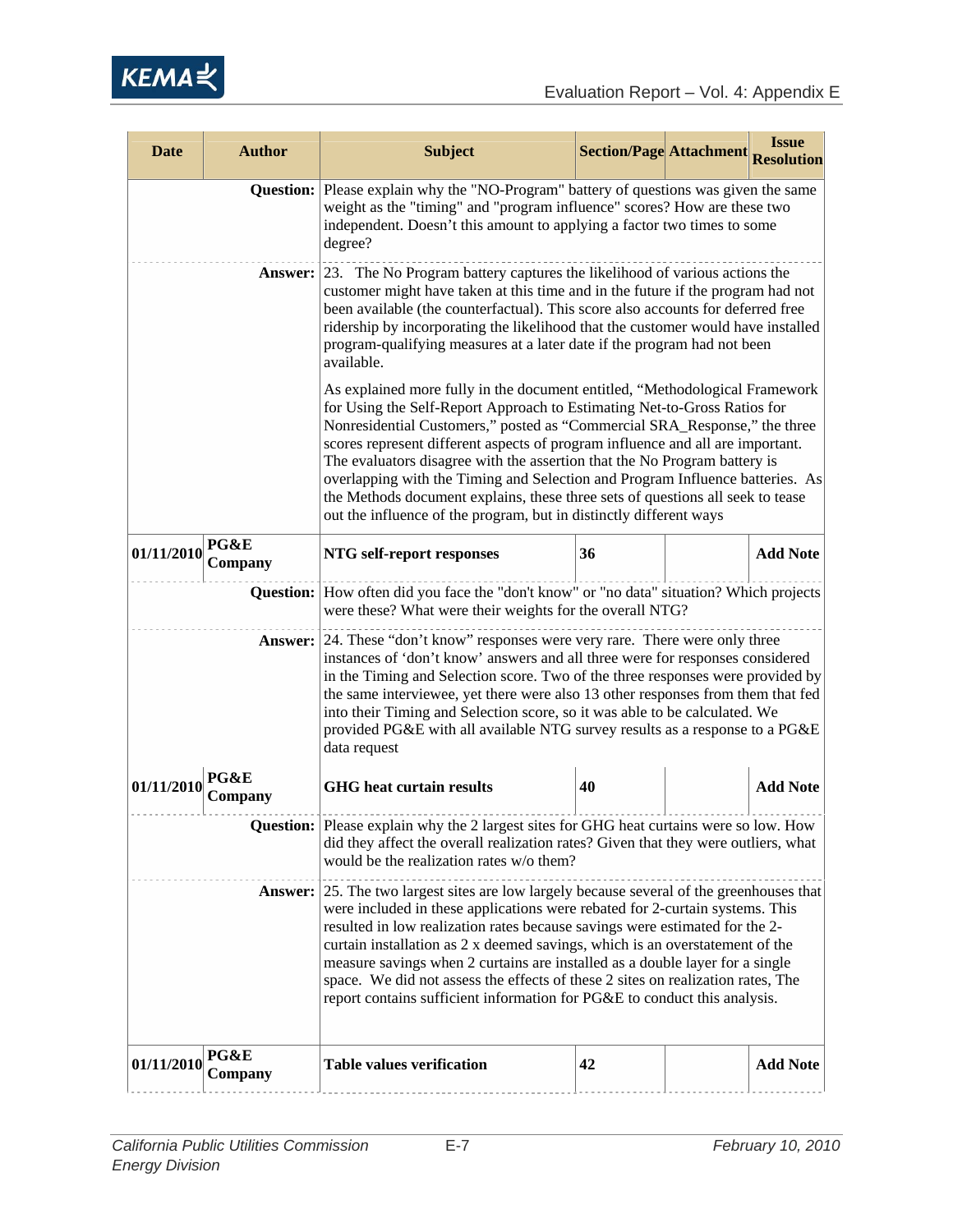

| <b>Date</b> | <b>Author</b>   | <b>Subject</b>                                                                                                                                                                                                                                                                                                                                                                                                                                                                                                                                                                                                                                                                        | <b>Section/Page Attachment</b> |  | <b>Issue</b><br><b>Resolution</b> |  |  |
|-------------|-----------------|---------------------------------------------------------------------------------------------------------------------------------------------------------------------------------------------------------------------------------------------------------------------------------------------------------------------------------------------------------------------------------------------------------------------------------------------------------------------------------------------------------------------------------------------------------------------------------------------------------------------------------------------------------------------------------------|--------------------------------|--|-----------------------------------|--|--|
|             |                 | <b>Question:</b> Table 26 combines (mixes) building square footage and measure square<br>footage, and the footnotes do not appear to clarify matters. Please clarify.                                                                                                                                                                                                                                                                                                                                                                                                                                                                                                                 |                                |  |                                   |  |  |
|             |                 | <b>Answer:</b> 26. Square footages differ in cases where one of the following occurred: (1)<br>greenhouses were rebated for two layers of heat curtains or (2) greenhouses<br>were rebated for a heat curtain sq.ft. that exceeded the floor area of the<br>greenhouse. Angled covers is one example of a cause for the latter.                                                                                                                                                                                                                                                                                                                                                       |                                |  |                                   |  |  |
| 01/11/2010  | PG&E<br>Company | <b>NTG</b> scores                                                                                                                                                                                                                                                                                                                                                                                                                                                                                                                                                                                                                                                                     | 44                             |  | <b>Add Note</b>                   |  |  |
|             |                 | <b>Question:</b> Table 28 presents NTG scores, rather than NTG ratios; however, the discussion<br>of this table is cast in terms of ratios.                                                                                                                                                                                                                                                                                                                                                                                                                                                                                                                                           |                                |  |                                   |  |  |
|             |                 | <b>Answer:</b> 27. This table was corrected the day after the report was initially posted after<br>PG&E brought this error to our attention. Table 28 in the currently posted<br>report contains NTG ratios.                                                                                                                                                                                                                                                                                                                                                                                                                                                                          |                                |  |                                   |  |  |
| 01/11/2010  | PG&E<br>Company | <b>Greenhouse Heat Curtain and</b><br><b>Infrared Film Measures</b>                                                                                                                                                                                                                                                                                                                                                                                                                                                                                                                                                                                                                   | 4.3.2/62                       |  | <b>Add Note</b>                   |  |  |
|             |                 | <b>Comment:</b> PG&E has already implemented some of the evaluation's recommendations.<br>PG&E raised its rebate from \$0.03/sq. ft. to \$0.05/sq. ft. on November 1, 2009<br>to align with SDG&E and SoCal Gas. PG&E has known for some time that IR<br>film might be built into greenhouse heat curtains. Climate zones are already<br>used to calculate deemed savings in the work paper. The evaluator's<br>recommendations would increase quality control inspection and application<br>processing costs and reduce customer's satisfaction with the program. Did these<br>recommendations take into account the cost and potential impact on<br>participation these would have? |                                |  |                                   |  |  |
|             |                 | <b>Response:</b> 28. Cost and impact on participation were not within the scope of the evaluation<br>and therefore were not taken into account.                                                                                                                                                                                                                                                                                                                                                                                                                                                                                                                                       |                                |  |                                   |  |  |
| 01/11/2010  | PG&E<br>Company | <b>Realization rates</b>                                                                                                                                                                                                                                                                                                                                                                                                                                                                                                                                                                                                                                                              | 65-66                          |  | <b>Add Note</b>                   |  |  |
|             |                 | <b>Question:</b> The overall realization rates shown in Table 49 appear to be un-weighted. Is<br>this the case? How do the overall realization rates in Table 49 relate to the<br>Gross Realization Rates presented in Table 1?                                                                                                                                                                                                                                                                                                                                                                                                                                                       |                                |  |                                   |  |  |
|             |                 | <b>Answer:</b> 29. The overall realization rates shown in Table 49 are un-weighted. See<br>Section 2.2.3 of the main report to see how gross realization rates in Table 1<br>were developed.                                                                                                                                                                                                                                                                                                                                                                                                                                                                                          |                                |  |                                   |  |  |
| 01/11/2010  | PG&E<br>Company | <b>Baselines</b>                                                                                                                                                                                                                                                                                                                                                                                                                                                                                                                                                                                                                                                                      | <b>General</b>                 |  | <b>Add Note</b>                   |  |  |
|             |                 | <b>Comment:</b> There appear to be situations where the baseline was site-specific instead of<br>relying on industry standard. To develop a gross savings estimate the baseline<br>should use industry standard and let the NTGR correct for the impact of a                                                                                                                                                                                                                                                                                                                                                                                                                          |                                |  |                                   |  |  |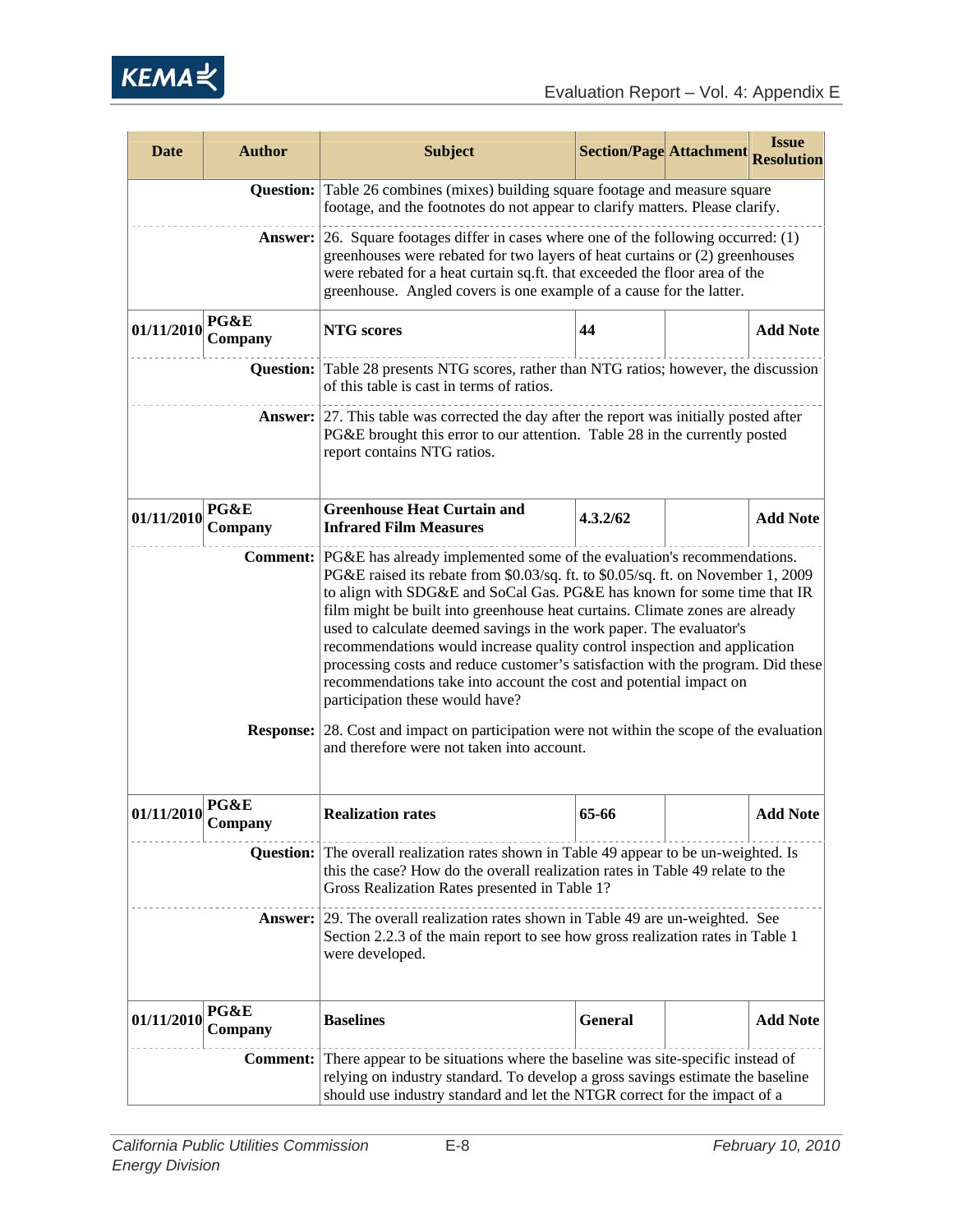

| <b>Date</b> | <b>Author</b>    | <b>Subject</b>                                                                                                                                                                                                                                                                                                                                                                                                                                                                                                                                                                                                                                                                                                                                                                                                                                                                                                                                                                                                                                                                                                                        | <b>Section/Page Attachment</b> |  | <b>Issue</b><br><b>Resolution</b> |
|-------------|------------------|---------------------------------------------------------------------------------------------------------------------------------------------------------------------------------------------------------------------------------------------------------------------------------------------------------------------------------------------------------------------------------------------------------------------------------------------------------------------------------------------------------------------------------------------------------------------------------------------------------------------------------------------------------------------------------------------------------------------------------------------------------------------------------------------------------------------------------------------------------------------------------------------------------------------------------------------------------------------------------------------------------------------------------------------------------------------------------------------------------------------------------------|--------------------------------|--|-----------------------------------|
|             |                  | particular customer installing more efficient equipment because of previous<br>program influence, or because they happen to be more energy conscious.                                                                                                                                                                                                                                                                                                                                                                                                                                                                                                                                                                                                                                                                                                                                                                                                                                                                                                                                                                                 |                                |  |                                   |
|             | <b>Response:</b> | 30. The NTGR did not address partial free ridership. This effect was<br>incorporated into the baselines, per CPUC direction.                                                                                                                                                                                                                                                                                                                                                                                                                                                                                                                                                                                                                                                                                                                                                                                                                                                                                                                                                                                                          |                                |  |                                   |
| 01/11/2010  | PG&E<br>Company  | <b>Invalid Analysis Methodology</b>                                                                                                                                                                                                                                                                                                                                                                                                                                                                                                                                                                                                                                                                                                                                                                                                                                                                                                                                                                                                                                                                                                   | <b>General</b>                 |  | <b>Add Note</b>                   |
|             |                  | <b>Comment:</b> The use of the International Performance Measurement and Verification<br>Protocol (IPMVP) is not followed completely and its use appears to be suspect<br>given the lack of baseline measurements. For example, comparing energy usage<br>values from estimation software for the baseline condition with the use of<br>actual measured performance for the post-retrofit energy consumption.                                                                                                                                                                                                                                                                                                                                                                                                                                                                                                                                                                                                                                                                                                                         |                                |  |                                   |
|             |                  | <b>Response:</b> 31. Use of IPMVP is a guideline that was adhered to whenever possible. The<br>lack of baseline measurements reflects incomplete project documentation by the<br>implementer.                                                                                                                                                                                                                                                                                                                                                                                                                                                                                                                                                                                                                                                                                                                                                                                                                                                                                                                                         |                                |  |                                   |
| 01/11/2010  | PG&E<br>Company  | <b>NTG Analysis</b>                                                                                                                                                                                                                                                                                                                                                                                                                                                                                                                                                                                                                                                                                                                                                                                                                                                                                                                                                                                                                                                                                                                   | <b>General</b>                 |  | <b>Add Note</b>                   |
|             |                  | <b>Comment:</b> NTGR self-report survey, besides the many threats to validity it faces and not<br>counting spillover, also does not appear to capture fully the variety of efforts<br>through which the programs influence customer action in energy efficiency. It<br>is quite likely that only some of the many activities carried out by the program<br>are the ones that lead to the desired customer action. Yet the NTGR analysis<br>appears to require high scores of influence from all these activities: technical<br>assistance, financial incentives, and endorsement of energy savings. Therefore<br>it would be more appropriate to take the highest instead of an average score to<br>develop the NTGR. If for example a customer needed the technical assistance<br>but not as much the incentive, then the importance that technical assistance<br>played to ultimate customer adoption is what matters and the program's ultimate<br>influence score should not be lowered by the lower score ascribed to the<br>incentive.                                                                                          |                                |  |                                   |
|             |                  | <b>Response:</b> 32. The evaluators disagree with the assertion that the NTG self-report<br>framework faces many threats to validity and in support of their position, the<br>evaluators refer you to the White Paper entitled, "Response to Overarching IOU<br>Concerns Regarding the Estimation of the Net-To-Gross Ratio Using the Self-<br>Report Approach,," posted separately as "Commercial SRA_Response." In<br>addition, the following statement is incorrect: 'that the NTGR analysis appears<br>to require high scores of influence from all these activities: technical assistance,<br>financial incentives, and endorsement of energy savings.' The NTG analysis<br>relies on the scores provided by the respondent, high or low. The algorithm<br>does take the highest of the scores provided, not an average, to determine the<br>Timing and Selection score. In the example given, if program-provided<br>technical assistance received the highest score it is used to determine the<br>Timing and Selection score, and is not averaged with the scores provided for<br>the other program and non-program elements. |                                |  |                                   |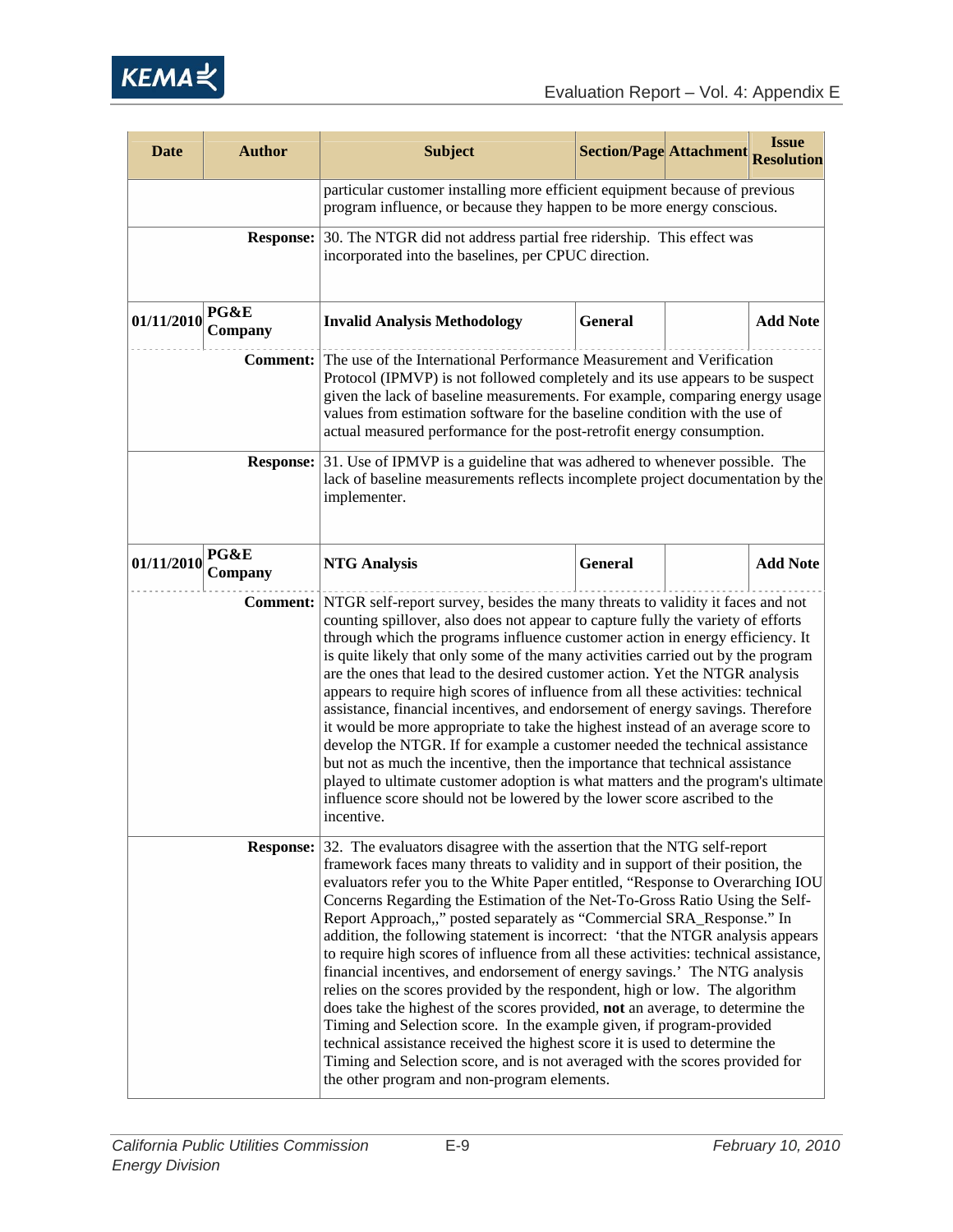

| <b>Date</b>                                                                                                                                                                                                                                                                                                                                                                                                                                                                                                                                                                                                                                                                                                                                        | <b>Author</b>   | <b>Subject</b>                                                                                                                                                                                                                                                                                                                                                                                                                                                                                                                                                                                                                                                                                                                                                                                                                                                                                                                                                                                                                                                                                             | <b>Section/Page Attachment Resolution</b> |  | <b>Issue</b>    |  |
|----------------------------------------------------------------------------------------------------------------------------------------------------------------------------------------------------------------------------------------------------------------------------------------------------------------------------------------------------------------------------------------------------------------------------------------------------------------------------------------------------------------------------------------------------------------------------------------------------------------------------------------------------------------------------------------------------------------------------------------------------|-----------------|------------------------------------------------------------------------------------------------------------------------------------------------------------------------------------------------------------------------------------------------------------------------------------------------------------------------------------------------------------------------------------------------------------------------------------------------------------------------------------------------------------------------------------------------------------------------------------------------------------------------------------------------------------------------------------------------------------------------------------------------------------------------------------------------------------------------------------------------------------------------------------------------------------------------------------------------------------------------------------------------------------------------------------------------------------------------------------------------------------|-------------------------------------------|--|-----------------|--|
| 01/11/2010                                                                                                                                                                                                                                                                                                                                                                                                                                                                                                                                                                                                                                                                                                                                         | PG&E<br>Company | Ex post savings modeling                                                                                                                                                                                                                                                                                                                                                                                                                                                                                                                                                                                                                                                                                                                                                                                                                                                                                                                                                                                                                                                                                   | <b>General</b>                            |  | <b>Add Note</b> |  |
|                                                                                                                                                                                                                                                                                                                                                                                                                                                                                                                                                                                                                                                                                                                                                    |                 | <b>Question:</b> The precision levels cited in the report take into account error ratios, which in<br>this case, relate to the correspondence between ex ante estimates and actual<br>savings. However, site-level ex post realized savings are estimated (modeled)<br>by the evaluator, rather than observed directly, and the computed precision<br>levels do not reflect errors in this estimation process. Was this kind of modeling<br>error (e.g., errors in using simulation models to estimate actual savings) was<br>considered in computing precision? How significant is modeling error for the<br>specific techniques used in the evaluation, and what general impact does it have<br>on precision?                                                                                                                                                                                                                                                                                                                                                                                            |                                           |  |                 |  |
| <b>Answer:</b> 33. This comment appears to confuse <i>measurement error</i> with <i>sampling error</i> .<br>Measurement error can be minimized (never completely eliminated) through<br>the thorough training of both field personnel and modelers that would cover<br>such basic topics as: 1) Data Collection, 2) Base Case Construction, 3)<br>Estimating simple non-interactive measures, 4) Simulations of Load<br>Interactions, and 5) Model Calibration. Sample error can be reduced by<br>increasing the size of the sample. The precision of the estimate is a function of<br>the standard error, the size of which is driven by the standard deviation and the<br>size of the sample. Measurement error is not taken into consideration. |                 |                                                                                                                                                                                                                                                                                                                                                                                                                                                                                                                                                                                                                                                                                                                                                                                                                                                                                                                                                                                                                                                                                                            |                                           |  |                 |  |
| 01/11/2010                                                                                                                                                                                                                                                                                                                                                                                                                                                                                                                                                                                                                                                                                                                                         | PG&E<br>Company | Co-mingling of respondents                                                                                                                                                                                                                                                                                                                                                                                                                                                                                                                                                                                                                                                                                                                                                                                                                                                                                                                                                                                                                                                                                 | <b>General</b>                            |  | <b>Add Note</b> |  |
|                                                                                                                                                                                                                                                                                                                                                                                                                                                                                                                                                                                                                                                                                                                                                    |                 | <b>Question:</b> Footnote #1 states that all projects identified as new construction were<br>reassigned to the New Construction Codes and Standards evaluation. However<br>the New Construction Codes and Standards draft evaluation study made a<br>contradictory claim. Several projects in the PG&E Ag/FP evaluation sample<br>were new construction projects, so it appears that the Ag/FP and New<br>Construction Codes & Standards evaluation samples are either not mutually<br>exclusive or have comingled new construction (NC) and retrofit (NRR)<br>projects. Please clarify the coverage and treatment of new construction projects<br>in this and other evaluation studies. Given how different NC and RR projects<br>decision making are, should you not have reported results for each separately?<br><b>Answer:</b> 34. The footnote states that all <b>commercial</b> new construction projects were<br>reassigned to the New Construction Codes and Standards evaluation. Results<br>are being reported by program, and PG&E decided to aggregate these projects<br>in the same program. |                                           |  |                 |  |
| 01/11/2010                                                                                                                                                                                                                                                                                                                                                                                                                                                                                                                                                                                                                                                                                                                                         | PG&E<br>Company | NC vs. NRR projects                                                                                                                                                                                                                                                                                                                                                                                                                                                                                                                                                                                                                                                                                                                                                                                                                                                                                                                                                                                                                                                                                        | <b>General</b>                            |  | <b>Add Note</b> |  |
|                                                                                                                                                                                                                                                                                                                                                                                                                                                                                                                                                                                                                                                                                                                                                    |                 | <b>Question:</b> NC and NRR project types are significantly different with respect to the<br>establishment of baselines, program delivery, and application processing and<br>review. How were these differences accounted for in the evaluation?                                                                                                                                                                                                                                                                                                                                                                                                                                                                                                                                                                                                                                                                                                                                                                                                                                                           |                                           |  |                 |  |
|                                                                                                                                                                                                                                                                                                                                                                                                                                                                                                                                                                                                                                                                                                                                                    |                 | <b>Answer:</b> 35. Each project evaluation was planned for and executed in a custom fashion.<br>This approach allowed for differences in project type.                                                                                                                                                                                                                                                                                                                                                                                                                                                                                                                                                                                                                                                                                                                                                                                                                                                                                                                                                     |                                           |  |                 |  |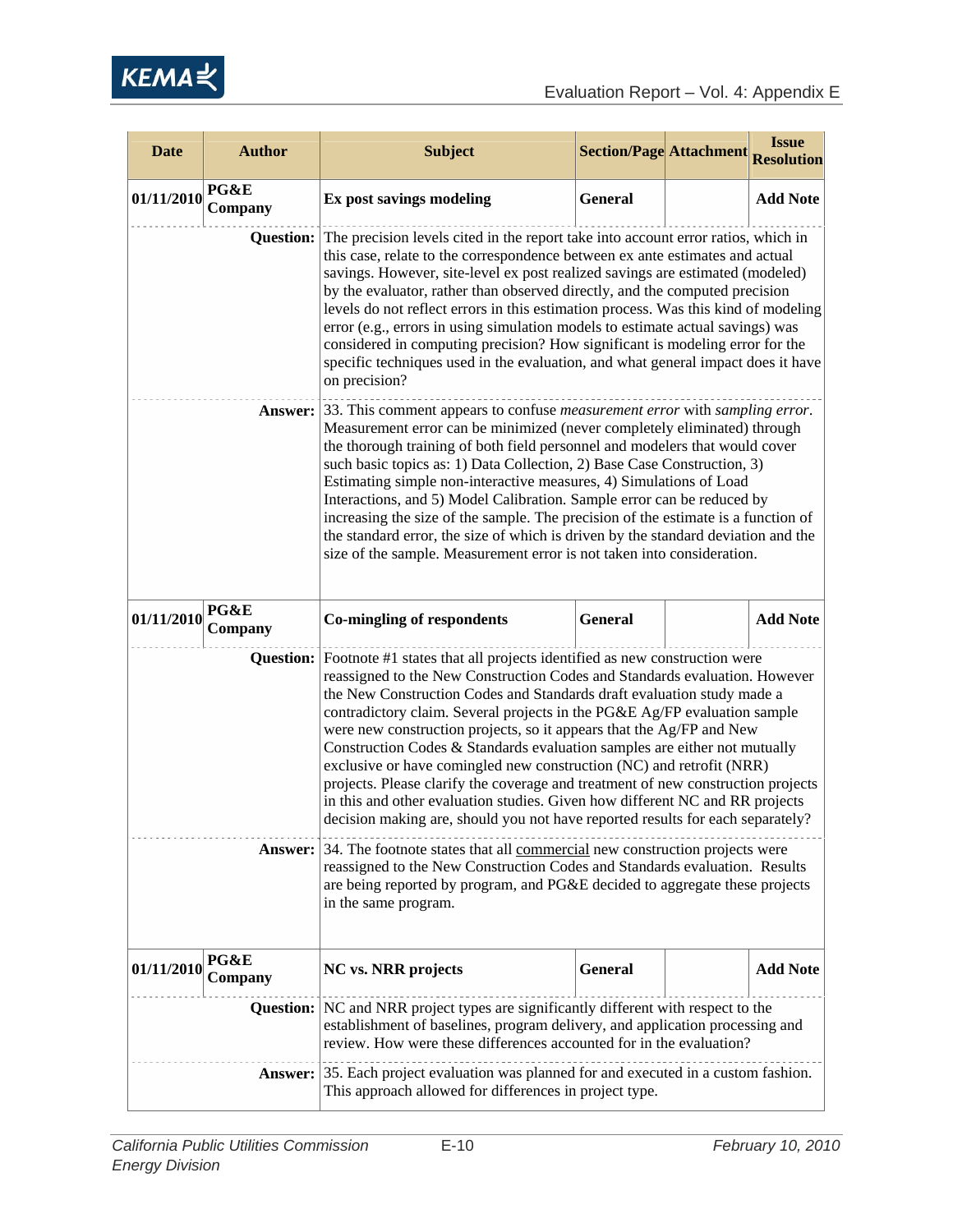

| Date                                                                                                                                                                                                                                                                                                                                                                                                                                                                                                                                                                                                                                                                                                                                                                                                                                                                                                                                                                                                                                                                                                                                                                                                                                                                                                                                                                                                                                                                                                                                                                                                                                                                                                                                                                                                                                                                                                                                                                                                                                                                                                                                                                                                                                                                                                                                                                                                                                                                                                                                                                                               | <b>Author</b>   | <b>Subject</b>                                                                                                                                                                                                                | <b>Section/Page Attachment</b> |  | <b>Issue</b><br><b>Resolution</b> |
|----------------------------------------------------------------------------------------------------------------------------------------------------------------------------------------------------------------------------------------------------------------------------------------------------------------------------------------------------------------------------------------------------------------------------------------------------------------------------------------------------------------------------------------------------------------------------------------------------------------------------------------------------------------------------------------------------------------------------------------------------------------------------------------------------------------------------------------------------------------------------------------------------------------------------------------------------------------------------------------------------------------------------------------------------------------------------------------------------------------------------------------------------------------------------------------------------------------------------------------------------------------------------------------------------------------------------------------------------------------------------------------------------------------------------------------------------------------------------------------------------------------------------------------------------------------------------------------------------------------------------------------------------------------------------------------------------------------------------------------------------------------------------------------------------------------------------------------------------------------------------------------------------------------------------------------------------------------------------------------------------------------------------------------------------------------------------------------------------------------------------------------------------------------------------------------------------------------------------------------------------------------------------------------------------------------------------------------------------------------------------------------------------------------------------------------------------------------------------------------------------------------------------------------------------------------------------------------------------|-----------------|-------------------------------------------------------------------------------------------------------------------------------------------------------------------------------------------------------------------------------|--------------------------------|--|-----------------------------------|
| 01/11/2010                                                                                                                                                                                                                                                                                                                                                                                                                                                                                                                                                                                                                                                                                                                                                                                                                                                                                                                                                                                                                                                                                                                                                                                                                                                                                                                                                                                                                                                                                                                                                                                                                                                                                                                                                                                                                                                                                                                                                                                                                                                                                                                                                                                                                                                                                                                                                                                                                                                                                                                                                                                         | PG&E<br>Company | <b>Baseline methodology</b>                                                                                                                                                                                                   | <b>General</b>                 |  | <b>Add Note</b>                   |
|                                                                                                                                                                                                                                                                                                                                                                                                                                                                                                                                                                                                                                                                                                                                                                                                                                                                                                                                                                                                                                                                                                                                                                                                                                                                                                                                                                                                                                                                                                                                                                                                                                                                                                                                                                                                                                                                                                                                                                                                                                                                                                                                                                                                                                                                                                                                                                                                                                                                                                                                                                                                    |                 | <b>Question:</b> Please clarify the methodology for determining the appropriate baseline for<br>"non-Title 24" projects - such as greenhouses - and explain how the baseline<br>determination would affect the NTG results.   |                                |  |                                   |
|                                                                                                                                                                                                                                                                                                                                                                                                                                                                                                                                                                                                                                                                                                                                                                                                                                                                                                                                                                                                                                                                                                                                                                                                                                                                                                                                                                                                                                                                                                                                                                                                                                                                                                                                                                                                                                                                                                                                                                                                                                                                                                                                                                                                                                                                                                                                                                                                                                                                                                                                                                                                    |                 | <b>Answer:</b> 36. Baselines were determined on a case-by-case basis and are documented in<br>the site reports. The NTG results do not address partial free-ridership and are<br>not affected by the baseline determinations. |                                |  |                                   |
|                                                                                                                                                                                                                                                                                                                                                                                                                                                                                                                                                                                                                                                                                                                                                                                                                                                                                                                                                                                                                                                                                                                                                                                                                                                                                                                                                                                                                                                                                                                                                                                                                                                                                                                                                                                                                                                                                                                                                                                                                                                                                                                                                                                                                                                                                                                                                                                                                                                                                                                                                                                                    | PG&E<br>Company | <b>NTG</b> analysis                                                                                                                                                                                                           | <b>General</b>                 |  | <b>Add Note</b>                   |
| 01/11/2010<br><b>Question:</b> In addition to rebates, PG&E A&FP Program provided on-site audits,<br>engineering support, and specialized training. To what extent were these non-<br>incentive activities of the Program considered to be decision influencers and<br>therefore, actions that would increase attribution to PG&E efforts? How were<br>non-incentive program attributes included in the NTG analysis and what was<br>the approach for determining the influence of these program services relative to<br>the financial incentives? In addition to offering program services to customers<br>mentioned above, the Ag/FP program worked with equipment vendors,<br>distributors, and other market actors. Were these activities examined and<br>accounted for in the evaluation (specifically in the attribution analysis)?<br><b>Answer:</b> 37. The NTGR approach as applied in this evaluation is founded on the<br>recognition that numerous program-related factors contribute to overall<br>program influence. The battery of questions used asks about the influence of a<br>number of program-related factors, and other non-program factors in that<br>context. In the non-residential NTGR questionnaire, a series of questions ask<br>the respondents to rate the importance of a number of factors in their decision<br>to implement energy efficient measures, including six program-related factors<br>(e.g., the audit or technical assistance provided by the program, the availability<br>of the program rebate and the endorsement or recommendation by IOU account<br>representative). The highest of these program-related factors is selected. In<br>addition, respondents are asked to score the importance of the program vendor<br>in their decisionmaking. For those sites that indicate the vendor was very<br>influential in decision making, the vendor survey results enter directly into the<br>NTGR scoring. The vendor survey findings are also be used to corroborate<br>Decision Maker findings, particularly with respect to the vendor's specific role<br>and degree of influence on the decision to implement the energy efficient<br>measure. Vendors are queried on the program's significance in their decision to<br>recommend the energy efficient measures, and on their likelihood to have<br>recommended the same measure in the absence of the program. Generally, the<br>vendors contacted as part of this study are contractors, design engineers,<br>distributors, and installers, but can also include retailers and manufacturers |                 |                                                                                                                                                                                                                               |                                |  |                                   |
| 01/11/2010                                                                                                                                                                                                                                                                                                                                                                                                                                                                                                                                                                                                                                                                                                                                                                                                                                                                                                                                                                                                                                                                                                                                                                                                                                                                                                                                                                                                                                                                                                                                                                                                                                                                                                                                                                                                                                                                                                                                                                                                                                                                                                                                                                                                                                                                                                                                                                                                                                                                                                                                                                                         | PG&E<br>Company | Sample frame                                                                                                                                                                                                                  | <b>General</b>                 |  | <b>Add Note</b>                   |
|                                                                                                                                                                                                                                                                                                                                                                                                                                                                                                                                                                                                                                                                                                                                                                                                                                                                                                                                                                                                                                                                                                                                                                                                                                                                                                                                                                                                                                                                                                                                                                                                                                                                                                                                                                                                                                                                                                                                                                                                                                                                                                                                                                                                                                                                                                                                                                                                                                                                                                                                                                                                    | Question:       | Were the HIM measures excluded from the sample frame for the PG&E Ag/FP                                                                                                                                                       |                                |  |                                   |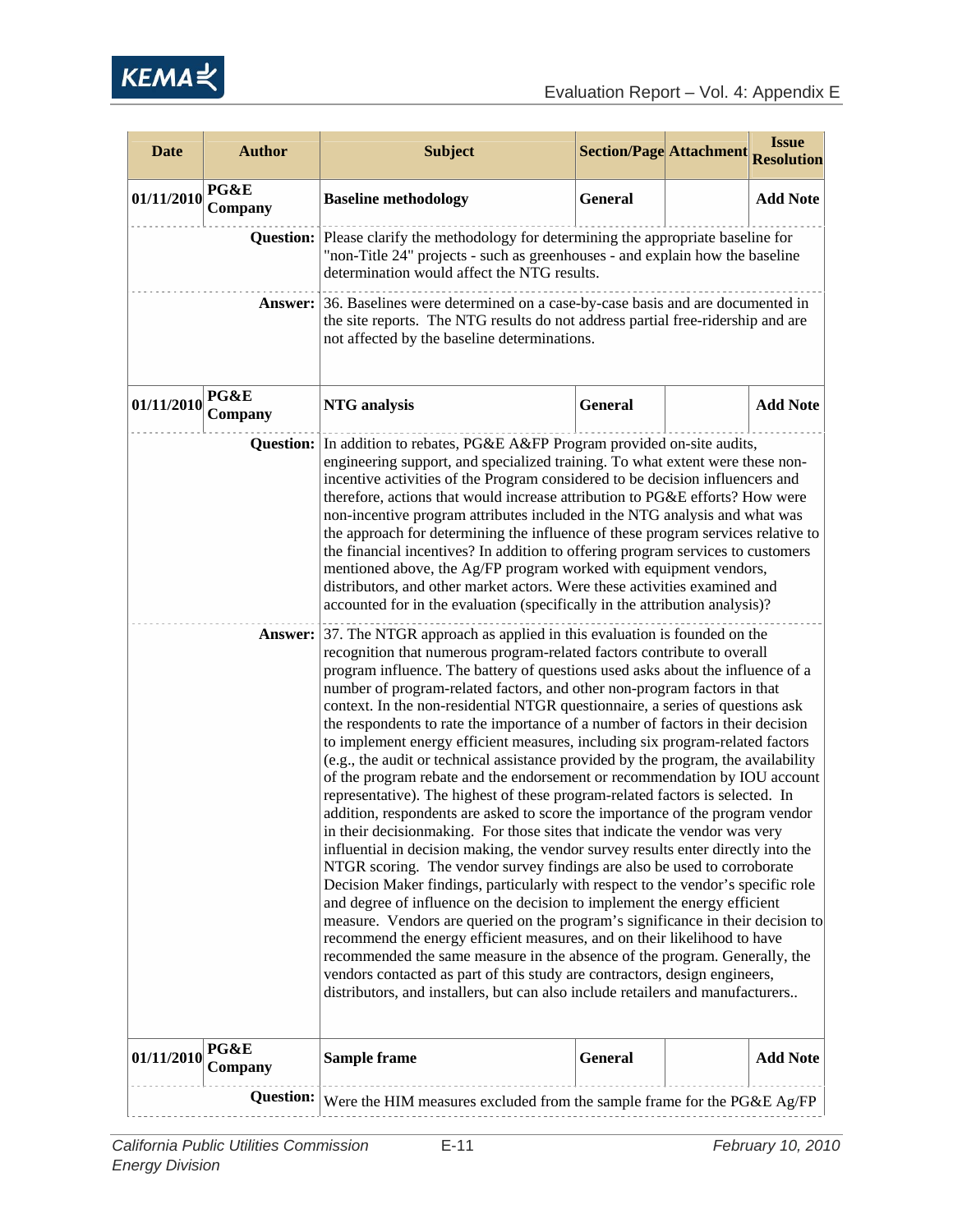

| <b>Date</b> | <b>Author</b>   | <b>Subject</b>                                                                                                                                                                                                                                                                                                                                                          | <b>Section/Page Attachment</b> |  | <b>Issue</b><br><b>Resolution</b> |
|-------------|-----------------|-------------------------------------------------------------------------------------------------------------------------------------------------------------------------------------------------------------------------------------------------------------------------------------------------------------------------------------------------------------------------|--------------------------------|--|-----------------------------------|
|             |                 | sample? How should the overall realization rate(s) be applied the program<br>going forward - use one set of values for HIMs and another for all other Ag/FP<br>measures?                                                                                                                                                                                                |                                |  |                                   |
|             |                 | Answer: 38. Only one Ag-Food project overlapped a HIM evaluation. The<br>determination of program realization rates is part of the CPUC process for<br>developing Energy Division's final report on the evaluations.                                                                                                                                                    |                                |  |                                   |
| 01/11/2010  | PG&E<br>Company | <b>Greenhouses</b>                                                                                                                                                                                                                                                                                                                                                      | <b>General</b>                 |  | <b>Add Note</b>                   |
|             |                 | <b>Question:</b> How can we confirm the calculations done for estimating savings in<br>Greenhouses?                                                                                                                                                                                                                                                                     |                                |  |                                   |
|             |                 | <b>Answer:</b> 39. The necessary information was provided in the Ag-Food evaluation report<br>and appendix and the related data that was provided upon request.                                                                                                                                                                                                         |                                |  |                                   |
| 01/11/2010  | PG&E<br>Company | <b>Climate zone variations</b>                                                                                                                                                                                                                                                                                                                                          | General                        |  | <b>Add Note</b>                   |
|             |                 | <b>Question:</b> It would be helpful to understand which measures (if any) have realization rates<br>or net of free-ridership scores that vary across climate zones or customer size<br>strata. (With respect to wine tank insulation, for example, are wineries in the<br>central valley or large corporate wineries more likely to insulate without the<br>program?). |                                |  |                                   |
|             |                 | <b>Answer:</b> The information necessary to conduct this analysis was provided in the<br>evaluation report and in response to data requests.                                                                                                                                                                                                                            |                                |  |                                   |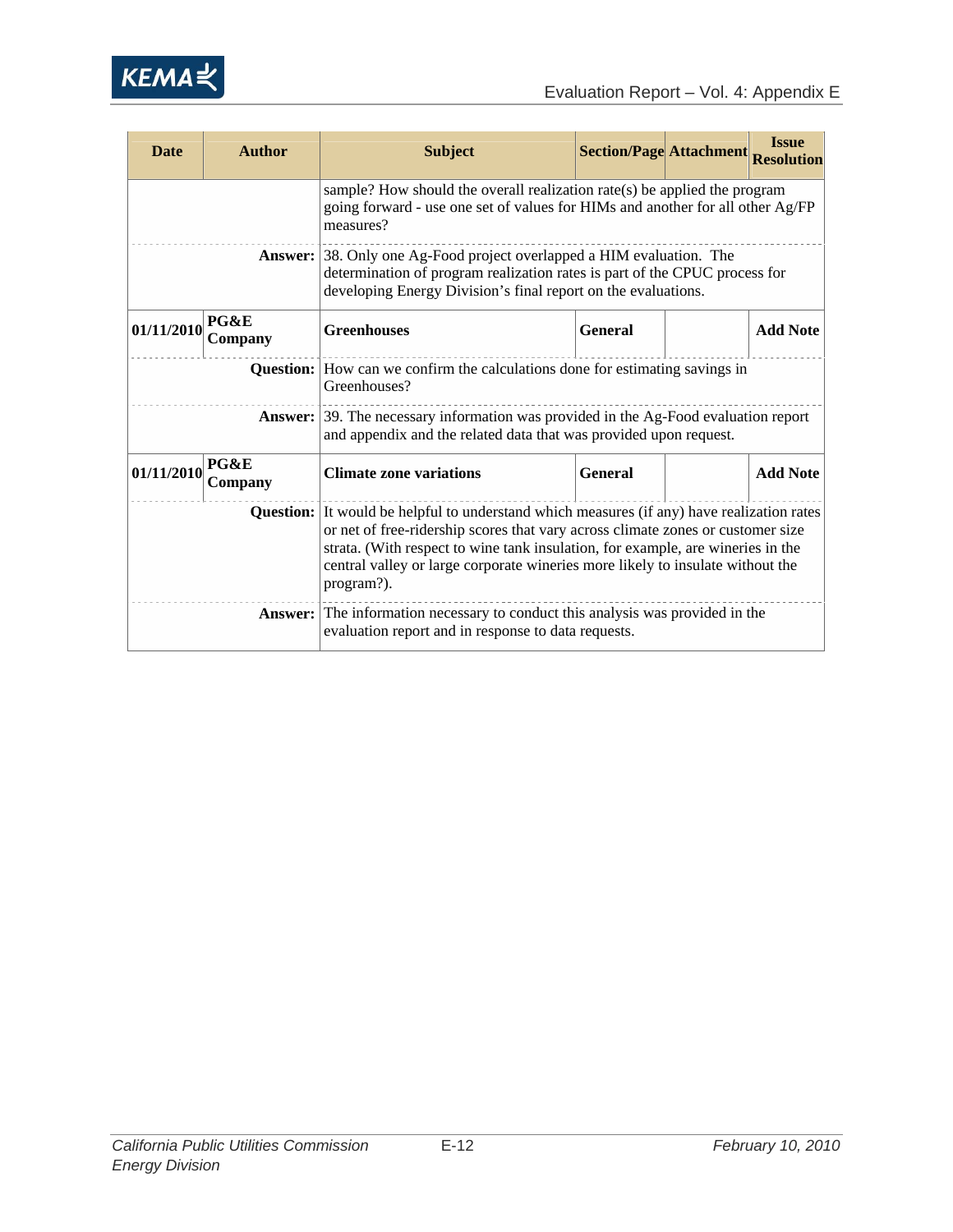<span id="page-16-0"></span>

# **E.2 PG&E Cover Letter and Responses**

January 11, 2010 Ms. Zenaida Tapawan-Conway Energy Division California Public Utilities Commission 505 Van Ness Avenue San Francisco, CA 94102

*Comments posted on* www.energydataweb.com/cpuc

RE: Draft Evaluation Report: PG&E *Agricultural and Food Processing Program; Greenhouse Heat Curtain and Infrared Film Measures* 

Dear Ms. Tapawan-Conway:

Pacific Gas and Electric Company (PG&E) acknowledges the evaluators' effort in drafting this report and appreciates the opportunity to submit these comments. PG&E also appreciates Energy Division's (ED) efforts to present evaluation findings through webinars and to respond quickly to PG&E's data requests that followed.

Pacific Gas and Electric Company (PG&E) respectfully submits the following questions and comments to the *Draft Evaluation Report: PG&E Agricultural and Food Processing Program; Greenhouse Heat Curtain and Infrared Film Measures.* PG&E provides its comments in three sections: (1) an Executive Summary that provides a high-level discussion of the reports; (2) PG&E's detailed comments to specific items in the reports, presented in spreadsheet format. PG&E posted its detailed comments on www.energydataweb.com/cpuc and also attaches them as "Attachment A" for your convenience; and (3) detailed comments in "Attachment B" to the Site-Specific Measurement and Verification Reports that were not publicly-posted by the Energy Division. The comments in Attachment B refer to and discuss the information in the non-public site-specific reports, and also contain confidential, market sensitive, proprietary customer information, which if publicly disclosed could place PG&E's customers at a competitive disadvantage. Therefore, rather than post these comments publicly, PG&E is submitting Attachment B under separate cover to Energy Division pursuant to California Public Utilities Code section 583 and General Order 66-C.

## **A. EXECUTIVE SUMMARY OF COMMENTS**

As an initial matter, PG&E notes that it was not able to perform a robust review of all the calculations or attempt to replicate results due to the significant time constraints of the comment period. We appreciate and recognize the dedication of both CPUC-ED and their evaluation consultants to respond to our data requests that sought clarifications on methods, assumptions and data used in the energy savings analyses. Unfortunately, the responses received addressed only some of the information needed. Given the information available and the significant time constraints, the full analyses needed to fully replicate the evaluation results could not be conducted. Nevertheless, PG&E wishes to highlight the following comments with respect to this evaluation effort and submit recommendations for addressing certain issues in the future.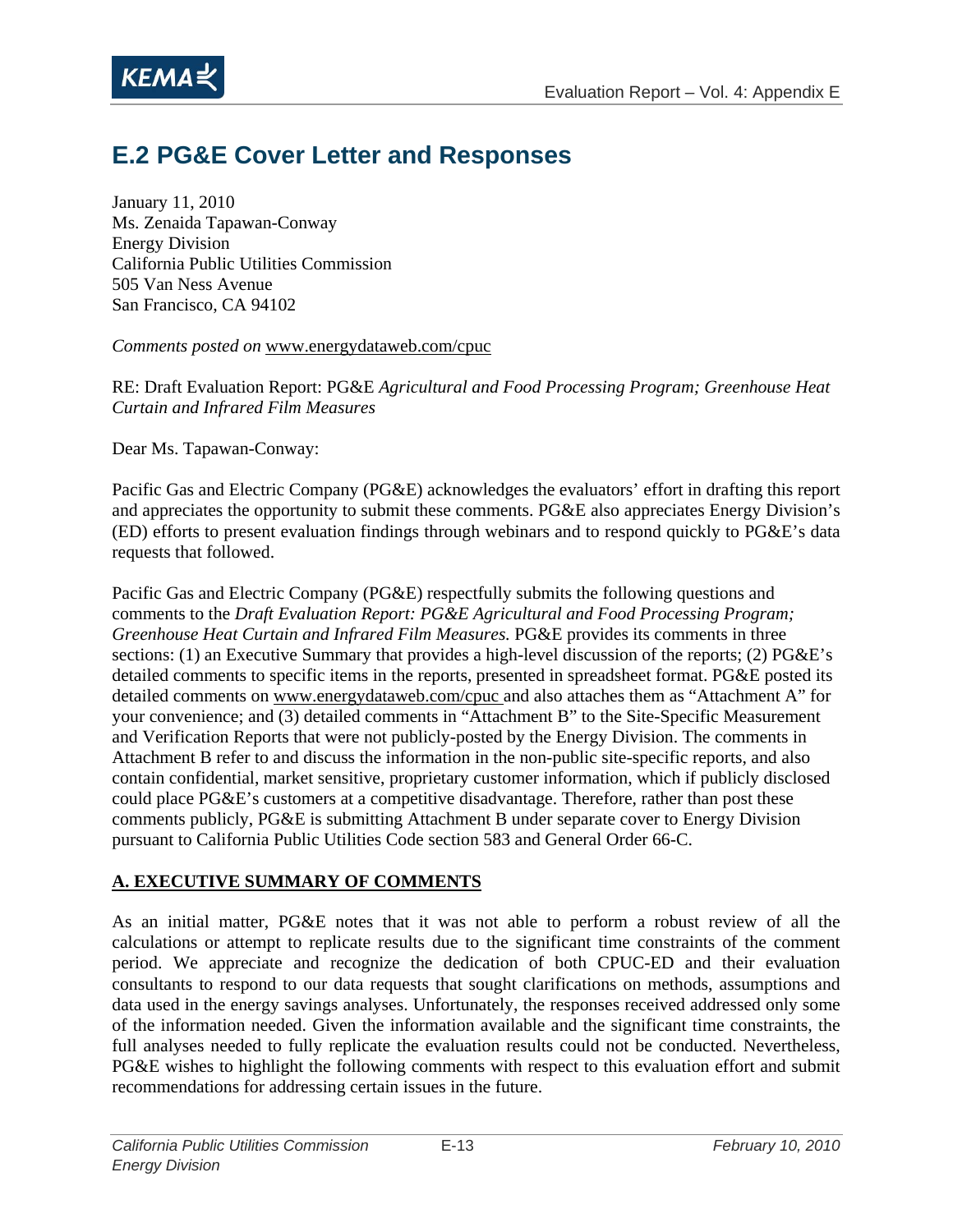

Energy Division Response: We appreciate the utilities' time and effort spent in reviewing and commenting on the draft evaluation reports. However, ED is working under strict deadlines as set by the Commission, and that transferred into the scheduled review period

The report contains various methodological weaknesses, which call into question the validity and reliability of its conclusions. Specifically, (1) significant differences exist regarding baseline conditions and definitions and/or the use of current production levels to estimate savings; and (2) savings estimates were significantly reduced by net-to-gross ratios (NTGR) based primarily on an unreliable self-reporting methodology and/or small sample sizes which produced questionable results. We present first, a brief discussion of issues applicable to the report as a whole, and then individually for the Agricultural and Food Processing Program and the High Impact Measures.

ED Response: The evaluation complied with evaluation protocols and the direction of CPUC staff with regard to baselines, production levels, and net-to-gross analysis.

#### **1. General Methodology Problems**

The following are examples of issues with the methodology employed by the evaluators with respect to the report in general:

#### A. Failure to account for effects of recession

It appears that sites were evaluated at production levels found in late 2008 and early 2009, which may have been significantly lower than production levels assumed for the ex ante estimates due to the recession. A more realistic evaluation to estimate lifetime impacts would have utilized actual 2006-08 production data or an average that represents normal production rates rather than production that reflects recessionary effects.

ED Response: Actual, observed production levels were utilized in the analysis, per CPUC direction. Energy Division determined that economic effects would not be taken into account in estimating savings in the 2006-2008 evaluation, as has been standard practice in previous energy efficiency evaluations in California. [See "Energy Division Policy on Consideration of Economic Conditions in the 2006-2008 Evaluation," posted separately as "Economic Conditions Paper."

#### B. Inappropriate assumptions for relatively new sites

It is fairly common for evaluators to use existing conditions at sampled sites to develop assumptions for energy savings algorithms. This may be sensible for relatively mature sites; however, it may not be warranted for sites that are in the process of being built out or undergoing significant expansions. It is not uncommon for energy efficiency activities to occur in such sites (and in fact be at least partly motivated by anticipated increases in operations). In spite of the relative simplicity of using observed current conditions to estimate savings, the fundamental goal of evaluation is to estimate lifetime savings, and this may require making reasonable assumptions about planned expansions at participating sites.

ED Response: Existing conditions were utilized in the analysis, per CPUC direction. It is not within the scope of these evaluations to normalize for possible future conditions.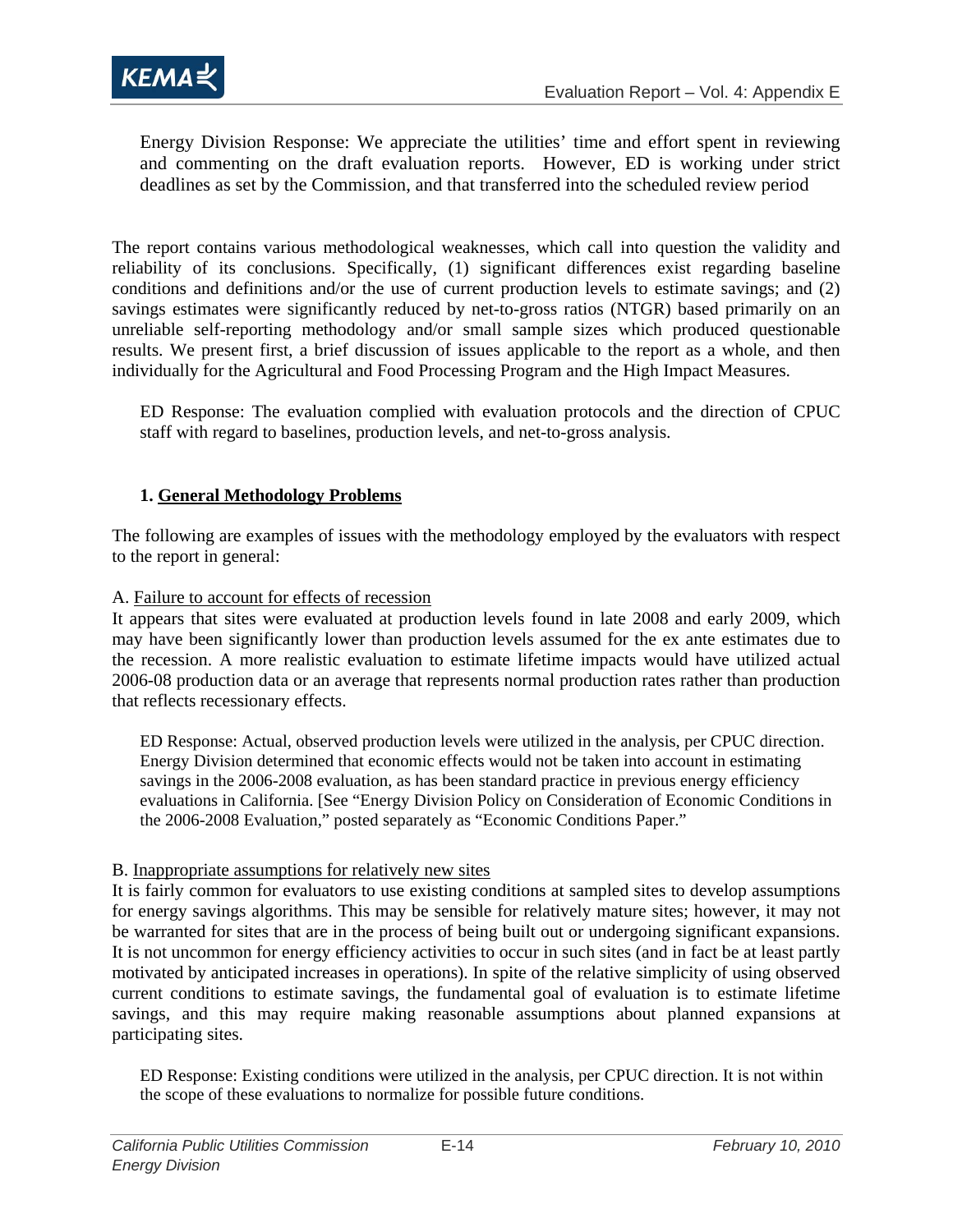

#### C. Failure to account for spillover

Per CPUC directive, the overall NTGR methodology ignores a primary benefit of the program on behavior in this sector: spillover. As indicated above, the features of this program undoubtedly lead to effects on efficiency choices by non-participating sites that were excluded from the analysis. The further contributed to the unreliability of the NTGR estimates.

The net-to-gross analysis presented in the KEMA report addressed only free-ridership. While this may be the general practice in this round of evaluations, it seems unwarranted and unwise, especially for programs that can be expected to have market effects over and above the direct impacts on participants. The PG&E Agricultural and Food Processing Program is a good case in point. It offered on-site audits, engineering support, and specialized training to decision-makers; moreover, it worked with equipment vendors, distributors and other market actors who perform as influencers to decision makers. These program activities could clearly have spillover effects that should to be considered in any evaluation.

ED Response: ED policy is to not count spillover in 2006-2008. See Finding of Fact 27 of D. 05- 04-051: "27. The speculative nature of any attempts to quantify spillover effects significantly reduces their applicability as an analytical tool at this time. Moreover, discounting the accounting of free-ridership through 'spillover,' as PG&E proposes, would make it particularly difficult to attribute indirect program benefits to education and information programs, without double-counting those benefits."

#### D. Overstatement of confidence intervals

It is traditional in the field of evaluation to present confidence intervals for estimates of savings. In general, though, these intervals take into account only sampling error (the statistical variation associated with analyzing a sample of sites rather than all participating sites). However, another source of error—measurement, or modeling error—generally occurs in studies of this sort, and it is seldom integrated into the confidence intervals. In the case of this evaluation, the measurement error associated with engineering algorithms and simulation models used to estimate savings for sample sites is undoubtedly significant. Thus, the confidence intervals overstate the precision of the estimates of program savings.

ED Response: The confidence intervals provided in the report are consistent with standard practice in the evaluation field and reflect statistical sampling precision. Both ex-ante and expost measurement and modeling error are not factored into the precision estimates.

#### E. Changing methodology to High Impact Measure review

One key factor in determining the appropriate allocation of evaluation resources is the level of uncertainty associated with a particular measure, application, or even program. One important observation to note here is that the Energy Division's shift to examining HIMs shifted evaluation resources away from the evaluation of third-party programs (and other PG&E administered programs). This exclusion is disservice to third party implementers, many of which have been running programs for several years with little to feedback on program performance.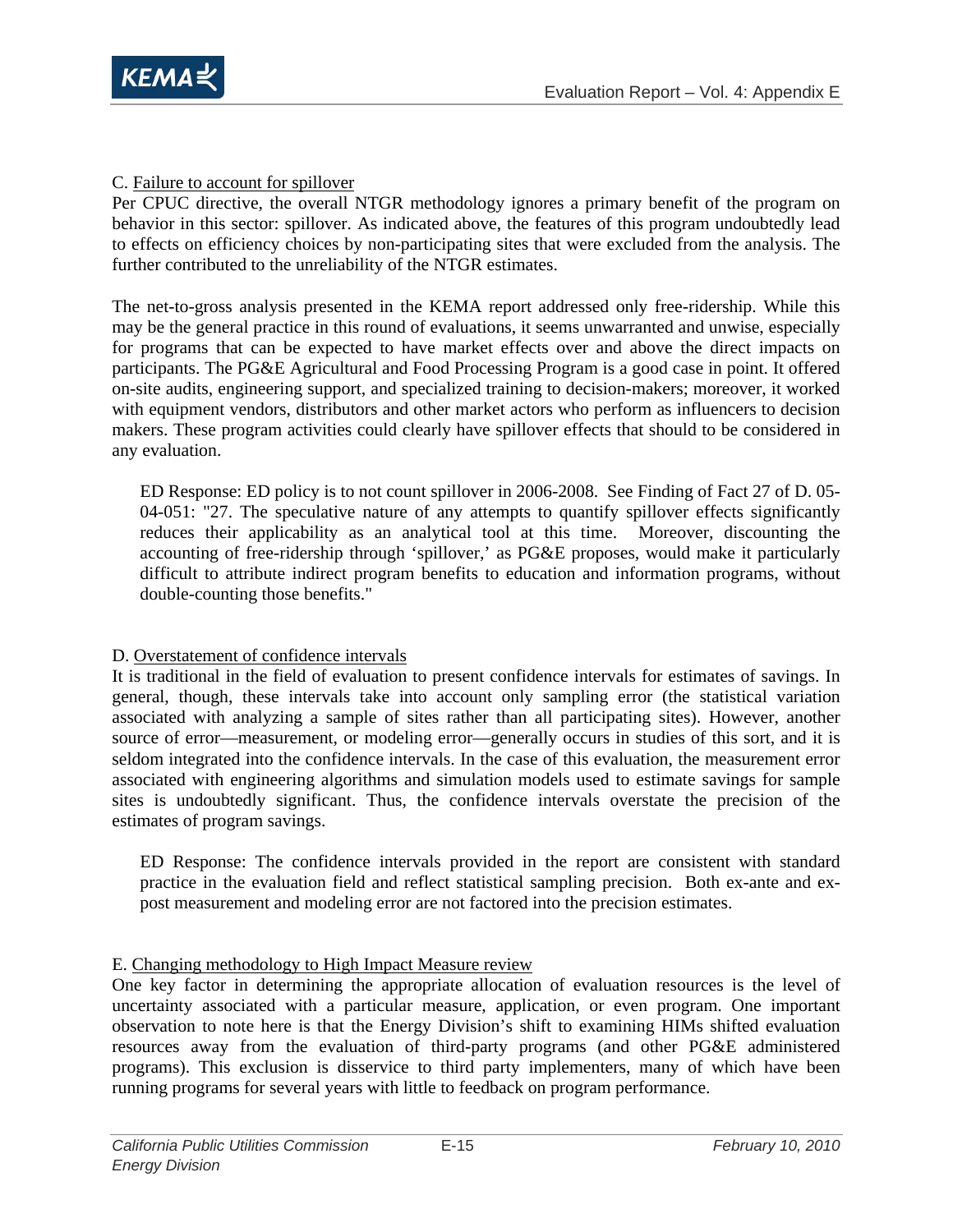

ED Response: In Decision 07-09-043, the Commission recognized that its staff may not have the resources to verify each parameter on an ex post basis for every program, and that the EM&V protocols provided staff with the flexibility to establish priorities for the EM&V efforts throughout the program cycle. We believe that the HIM results can provide important gross savings information to program managers, even if their program was not included in any of the HIM sample frames. The administrative structure set up by Decision 05-01-055, under which these evaluations are still governed, provided the IOUs with authority to conduct process evaluations to provide feedback to third-party programs.

#### **2. Evaluation of the PG&E Agricultural and Food Processing Program**

#### A. Estimation of Gross Ex Post Impacts

Detailed reviews by PG&E's program staff that are intimately familiar with the projects point to a variety of errors in characterizing the sites covered by the simulation analysis, as well as characterizing the measures installed. Examples of recurring observations made by PG&E program staff include the following:

- eQuest is not appropriate for modeling refrigeration sites;
- Program measures (e.g., raising suction temperatures) are missing at some sites;
- Increases in site loads are not fully recognized;
- Service addresses of some sampled sites are incorrect; and
- Incorrect pre-treatment conditions (tonnages, condensing temperatures, etc.) are used.

In addition, the draft report noted that "[b]aseline definitions affected realization rates more than any other factor" (p.77). This is significant, particularly because of the unique and diverse projects funded through the Agricultural and Food Processing Program. PG&E staff raised specific issues and discrepancies (many of which were related to the baseline determination) with the evaluation contractor during a meeting on December 17, 2009, and submitted a data request on that same day. These issues are discussed in detail in the specific comments attached hereto.

ED Response: Responses on these issues are provided to the specific comments submitted by PG&E.

#### B. Estimation of Net-to-Gross Ratios

The use of self-report surveys is subject to a large variety of difficulties that can affect the accuracy and precision of NTG values (as detailed in Appendix B and the *Guidelines for Estimating Net-To-Gross Ratios Using the Self-Report Approaches* developed by the CPUC and its consultants). Two key issues may have affected this evaluation's results: 1. Timeliness of survey. Surveys took place long after the customers made the decision to purchase the EE equipment; and 2. Non-response bias. The evaluation contractor attempted to survey decision-makers from all of the sites included in the gross saving analysis; however, the response rates for this program were fairly low (71% for the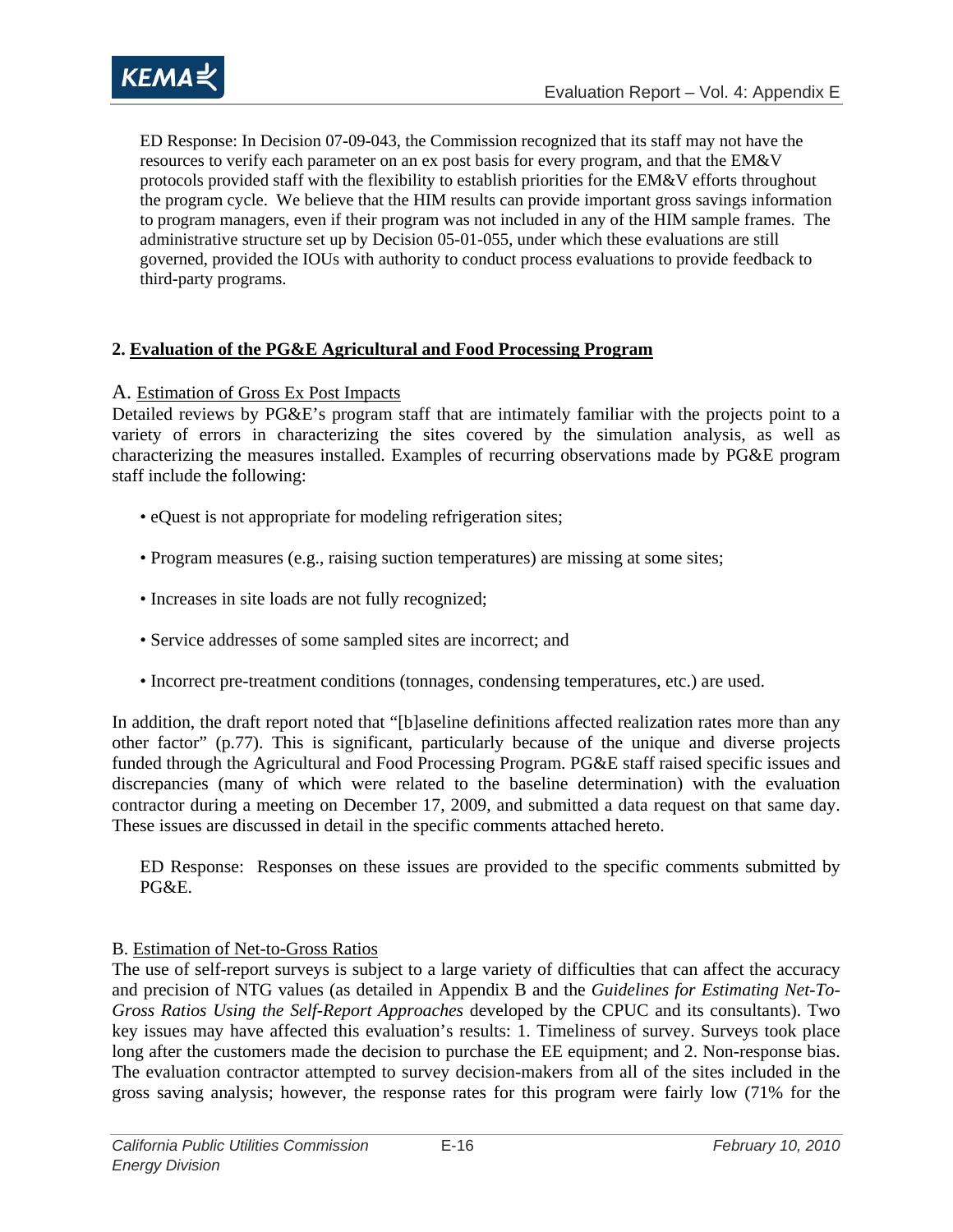

electric sample and 50% for the natural gas sample). These response rates are a concern, in that there may be systematic non-response bias in the NTGR estimates.

More importantly, the NTGR approach is not well suited to identifying and attributing the full value of the programs as it does not align with how the programs operate in the market to increase energy efficiency uptake nor customer's decision-making. The NTGR focuses on the question of whether or not a customer would have decided to actually implement a particular project absent the IOU program. However, the IOUs often work with customers to add EE components to projects that customers have already decided to do. Utility personnel work with customers providing technical assistance, endorsement value and incentives, to increase the likelihood that energy efficiency components will be integrated in capital projects under consideration. Via this process, the program in some cases enhances customer in-house focus on energy efficiency and even institutional managerial changes. These changes take place over time and several projects. The NTGR approach used examines a much more limited set of influencing factors and compounds the problem by averaging scores for these instead of picking the highest score. For example, the program's key role may be to establish a technically sound project, yet this influence score is averaged with other scores that may be lower simply because they were less important to make the project happen. The NTGR approach goes counter to the wide body of industrial decision-making literature such as ACEEE, LBNL, and recently, Dr. Michael Sullivan's white paper (Behavioral Assumptions Underlying Energy Efficiency Programs for Businesses) prepared for the CPUC-ED EE behavior series.

ED Response: A number of comments have been received from the IOUs claiming that the self report approach (SRA) is an invalid method for estimating the net-to-gross ratio. Some comments appear to quarrel not so much with the SRA itself but with a failure to adequately address a number of methodological challenges in its application. These issues are addressed in "Response to Overarching IOU Concerns Regarding the Estimation of the Non-residential Net-To-Gross Ratio Using the Nonresidential Self-Report Approach" [posted separately as "Commercial SRA\_Response"], whose objectives are to demonstrate that:

- 1. The methodological principles underlying the SRA are endorsed by leading evaluators.
- 2. The IOUs have a long tradition of relying on the SRA and have actively participated in its continuing development.
- 3. The SRA has incorporated many of the techniques that have become standard in survey research to mitigate the technical challenges raised by the IOUs.

## **3. Evaluation of the High Impact Measures**

#### A. Estimation of Gross Impacts

KEMA used eQuest, a building simulation model, to estimate the gross program impacts of heat curtains and infrared film. This methodology produced questionable conclusions. The model was calibrated to *only six sites*, and then broadly applied to estimate HVAC usage of all of the sampled sites with and without the HIM in place. KEMA estimated gross realization rates of only 0.63 and 0.39 for the gas savings from heat curtains and infrared film, respectively. The gross savings analysis has several weaknesses.

First, eQuest is never designed to simulate greenhouse HVAC loads. The calibration of the model to only six sites does not tailor it to the more general analysis of overall sample of greenhouses. Few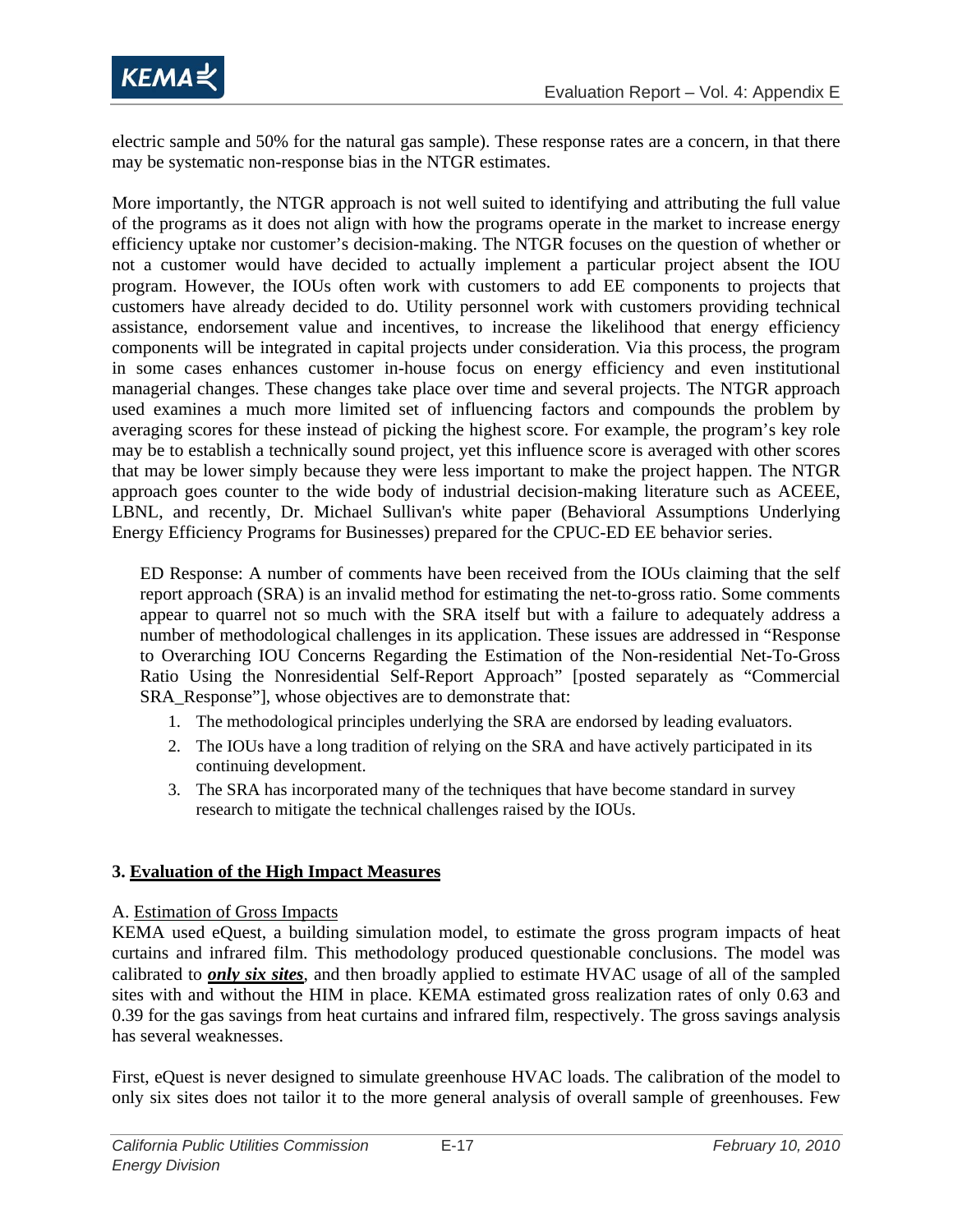

general calibration rules can be derived from such a small sample, especially since consistent types of usage data were not available for these sites. Documentation of the actual calibration process is weak at best. Second, there are a number of apparent anomalies in KEMA's estimates of site-level impacts. For instance, PG&E2 is one of the few sites with double heat curtains, yet has one of the lowest percentage savings estimates. Third, KEMA made no attempt to assess the model error associated with its simulation approach. This error is totally absent from the confidence intervals presented in the report. Given the use of a simulation model to estimate gross impacts and the lack of data necessary to calibrate the model to the full range of sampled sites, the degree of precision is likely to be significantly overstated and uncertainty in the results much larger.

ED Response: Evaluators would have liked to calibrate to more than 6 sites, but were limited by time-of-year and resources. The accuracy of the un-calibrated simulations is not known; they were calibrated such that all relevant site-specific data that was collected during site visits was input into the simulation. Calibration factors were determined through an iterative process that included review of previous greenhouse analysis efforts and a differential sensitivity analysis on a pilot greenhouse model.

We note that the eQuest model is used to establish ex-ante impacts. The evaluation improved upon the ex-ante modeling approach by calibrating the eQuest model to site data and by utilizing site-specific (versus generic data) to establish savings for all the sites included in the study. A key factor affecting program realization rates is the fact that ex-ante assumptions about greenhouse features (such as greenhouse heater type) were not borne out by the site data collected for the evaluation.

PGE included several greenhouses that were rebated for double heat curtain installations. This resulted in low realization rates largely because savings were estimated for the 2-curtain installation as 2 x deemed savings, which is an overstatement of the measure savings. Differences in assumed baseline system types (i.e. underbench heating instead of unit heaters) and setpoints were also contributing factors to the low realization rates for this project.

#### B. Estimation of Net-to-Gross Ratios for HIMs

KEMA developed net-to-gross ratios (NTGRs) for HIMs using the same self-report approach used for the Agriculture and Food Processing Program. Where applicable, the evaluation contractor conducted surveys with vendors to obtain supplemental information on participant motivation. The recognition of vendor influence for these HIMs, again, raises the prospect of spillover effects, which were excluded from the analysis, as well as the other general issues with the self-reporting methodology discussed above.

ED Response: As noted above, ED policy is to not count spillover in 2006-2008. See Finding of Fact 27 of D. 05-04-051: "27. The speculative nature of any attempts to quantify spillover effects significantly reduces their applicability as an analytical tool at this time. Moreover, discounting the accounting of free-ridership through 'spillover,' as PG&E proposes, would make it particularly difficult to attribute indirect program benefits to education and information programs, without double-counting those benefits. "